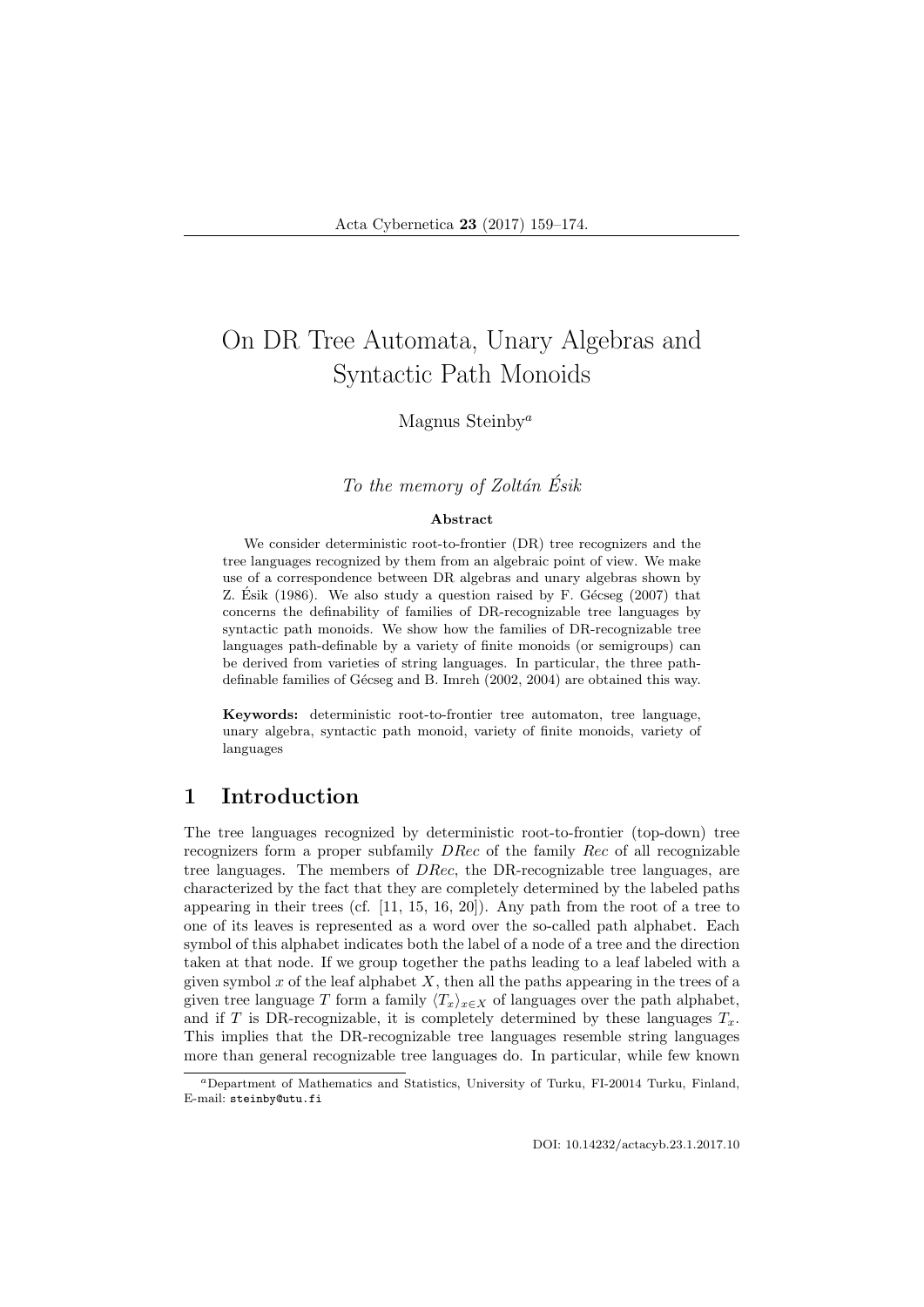families of recognizable tree languages can be characterized by syntactic monoids or semigroups, Gécseg and Imreh  $[7, 8]$  could characterize three subfamilies of DRec, those of DR nilpotent, DR monotone and DR definite tree languages, in terms of the syntactic path monoids or semigroups introduced in [12]. We shall show that there exist many more such examples: any ∗ - or + -variety of string languages, as defined by Eilenberg [2], yields a subfamily of DRec that can be characterized by syntactic path monoids or semigroups.

If we regard the path alphabet as a unary ranked alphabet, then the path set of a tree language T becomes a unary tree language  $\delta(T)$  that carries the same information as the family  $\langle T_x \rangle_{x \in X}$ . A DR recognizer may be seen as a finite DR algebra equipped with an initial state and a final state assignment. In  $[3]$  Zoltán Esik associated with each DR algebra a unary algebra over the path alphabet, and ´ noted that using this association one may apply ideas of standard general algebra to DR algebras. We complete the bijection between the two types of algebras by the converse transformation from unary algebras to DR algebras. The usefulness of this bijection derives from the fact that it preserves subalgebras, homomorphisms, congruences and direct products. In particular, we may refer to varieties of finite unary algebras when considering varieties of finite DR algebras. By extending this correspondence to tree recognizers, we study the connections between DRrecognizable tree languages and their unary path languages.

We shall recall or introduce all the special concepts used here. The basic universal algebra needed can be found in the first two chapters of [1], for example. For tree automata and tree languages, the reader may consult [11] and for the theory of varieties of (string) languages the books [2] and [17].

This paper is dedicated to the memory of Zoltán Esik whom I learned know already in the 1970s. He has made many important contributions in several areas of theoretical computer science, and all his work is characterized by mathematical elegance and precision. It is a pleasure to acknowledge the inspiration I got from one of his, probably less well known, papers.

## 2 Preliminaries

For any integer  $n > 0$ , let  $[n] = \{1, \ldots, n\}$ . Let A be any set. For any  $i \in [n]$ , let  $\pi_i: A^n \to A, (a_1, \ldots, a_n) \mapsto a_i$  be the  $i^{th}$  projection map. The power-set of A is denoted by  $\wp(A)$ . If  $\varphi : A \to B$  is a mapping, the image  $\varphi(a)$  of an element  $a \in A$ may be denoted also by  $a\varphi$ . Especially homomorphisms will be written this way as right operators. For any equivalence  $\theta \in Eq(A)$  on A, we write  $a\theta$  for the  $\theta$ -class of an element  $a \in A$ , and  $A/\theta := \{a\theta \mid a \in A\}$  is the quotient set. For any alphabet X, the set of (finite) words over X is denoted by  $X^*$  and the empty word by  $\varepsilon$ .

Let  $\Sigma$  be a *ranked alphabet*, i.e., a finite set of operation symbols, which does not contain nullary symbols. For each  $m \geq 1$ ,  $\Sigma_m$  denotes the set of m-ary symbols in Σ. The rank type of Σ is the set  $r(\Sigma) := \{m \mid \Sigma_m \neq \emptyset\}$ . In what follows, Σ is always a ranked alphabet of rank type  $R$  and  $X$  is an ordinary finite non-empty alphabet, called a *leaf alphabet*, disjoint from  $\Sigma$ . The set  $T_{\Sigma}(X)$  of  $\Sigma X$ -trees is the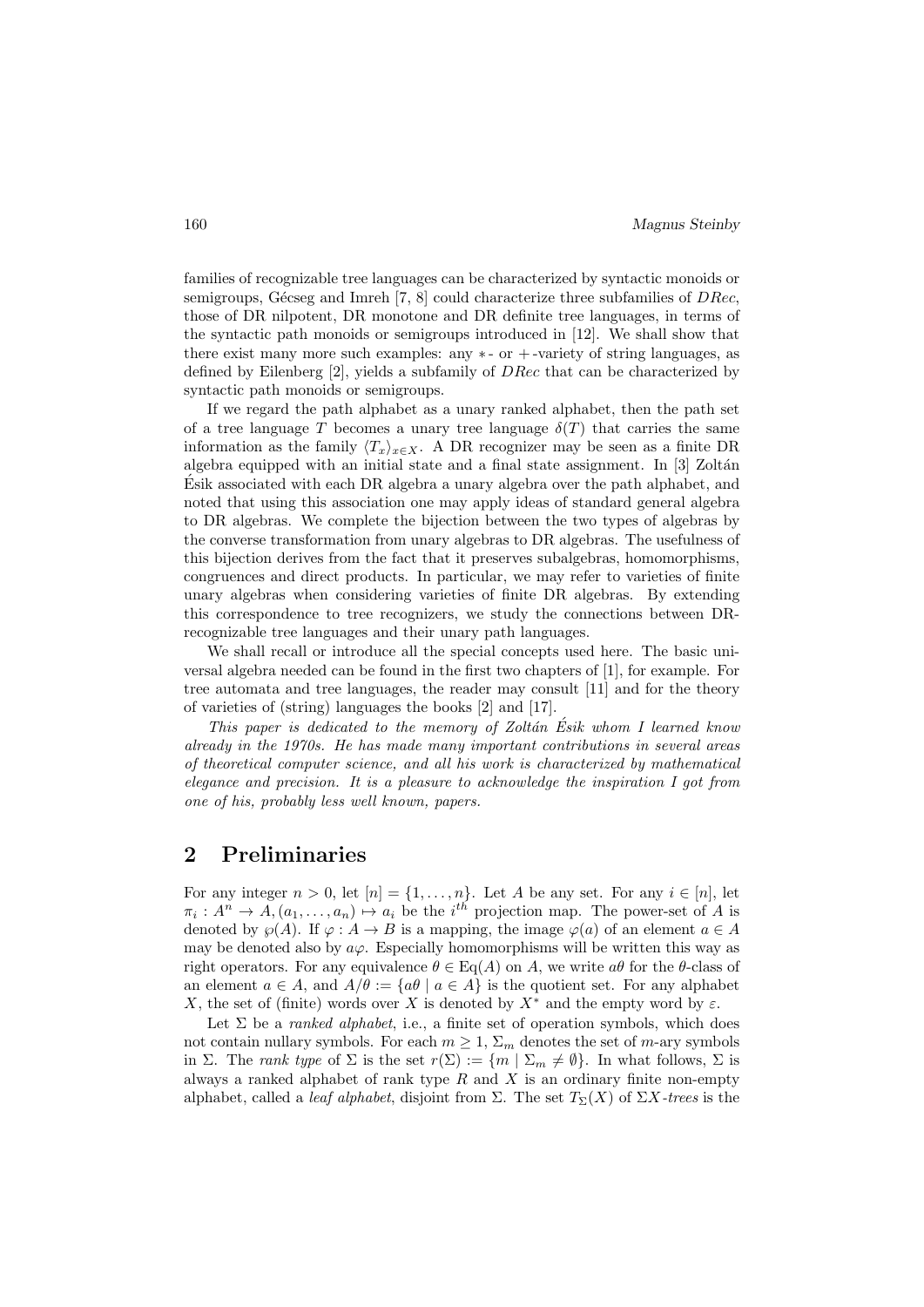least set such that  $X \subseteq T_{\Sigma}(X)$ , and  $f(t_1, \ldots, t_m) \in T_{\Sigma}(X)$ , for all  $m \in R$ ,  $f \in \Sigma_m$ and  $t_1, \ldots, t_m \in T_\Sigma(X)$ . A  $\Sigma X$ -tree language is any subset of  $T_\Sigma(X)$ . Often we speak about *trees* and *tree languages* without specifying the alphabets.

A  $\Sigma$ -algebra A consists of a nonempty set A and a  $\Sigma$ -indexed family of operations on A such that if  $f \in \Sigma_m$   $(m \in R)$ , then  $f^{\mathcal{A}} : A^m \to A$  is an  $m$ -ary operation. We write  $\mathcal{A} = (A, \Sigma)$ , and call  $\mathcal A$  finite if A is a finite set. Subalgebras, homomorphisms, congruences etc. are defined as usual. For any class **K** of  $\Sigma$ -algebras, let  $S(K)$ consist of all algebras isomorphic to a subalgebra of a member of  $\mathbf{K}$ ,  $H(\mathbf{K})$  be the class of all images of members of  $K$ , and  $P_f(K)$  be the class of algebras isomorphic to a finite direct product of members of **K**. A class **K** of finite  $\Sigma$ -algebras is a variety of finite  $\Sigma$ -algebras (a  $\Sigma$ -VFA for short) if  $S(K)$ ,  $H(K)$ ,  $P_f(K) \subseteq K$ . The Σ-VFA generated by a class **K** of finite Σ-algebras is denoted by  $V_f$  (**K**).

The  $\Sigma X$ -term algebra  $\mathcal{T}_{\Sigma}(X) = (T_{\Sigma}(X), \Sigma)$  is defined by setting, for all  $m \in$  $R, f \in \Sigma_m$  and  $t_1, \ldots, t_m \in T_{\Sigma}(X), f^{\mathcal{T}_{\Sigma}(X)}(t_1, \ldots, t_m) = f(t_1, \ldots, t_m).$ 

A ΣX-recognizer  $\mathbf{A} = (\mathcal{A}, \alpha, F)$  consists of a finite Σ-algebra  $\mathcal{A} = (A, \Sigma)$ , and *initial assignment*  $\alpha : X \to A$ , and a set  $F \subseteq A$  of final states. The  $\Sigma X$ -tree language recognized by **A** is the set  $T(A) := \{t \in T_{\Sigma}(X) \mid t\alpha_A \in F\}$  where  $\alpha_A : \mathcal{T}_{\Sigma}(X) \to \mathcal{A}$  is the homomorphic extension of  $\alpha$ . A  $\Sigma X$ -tree language is called *recognizable*, or *regular*, if it is recognized by a  $\Sigma X$ -recognizer. Let  $Rec(\Sigma, X)$ denote the set of all recognizable  $\Sigma X$ -tree languages.

If  $\Sigma = \Sigma_1$ , we call  $\Sigma$  a *unary alphabet* and  $\Sigma$ -algebras are *unary algebras*. A unary alphabet  $\Sigma$  may also be treated as an ordinary alphabet and we write  $\Sigma$ -terms as expressions  $\xi u$ , where  $\xi$  is a variable and  $u \in \Sigma^*$ . The term functions induced by such terms  $\xi u$  in a  $\Sigma$ -algebra  $\mathcal{C} = (C, \Sigma)$  are mappings  $u^{\mathcal{C}} : C \to C, c \mapsto cu^{\mathcal{C}},$ defined by  $c\varepsilon^{\mathcal{C}} = c$  and  $cu^{\mathcal{C}} = g^{\mathcal{C}}(cv^{\mathcal{C}})$  for  $u = vg \ (v \in \Sigma^*, g \in \Sigma)$ .

On the other hand, we may view an ordinary (finite) alphabet  $Z$  as a unary ranked alphabet and define Z-automata as unary algebras  $A = (A, Z)$  in which each letter  $z \in Z$  induces a unary operation  $z^{\mathcal{A}} : A \to A$ ,  $a \mapsto az^{\mathcal{A}}$ . For any word  $w = z_1 \dots z_k$  in  $Z^*$   $(k \geq 0, z_1, \dots, z_k \in Z)$ , the operation  $w^{\mathcal{A}} : A \to A$  is the composition of  $z_1^{\mathcal{A}}, \ldots, z_k^{\mathcal{A}}$ . A Z-recognizer is now a system  $\mathbf{A} = (\mathcal{A}, a_0, F)$ , where  $\mathcal{A} = (A, Z)$  is a finite Z-algebra,  $a_0 \in A$  is the initial state, and  $F \subseteq A$  is the set of final states. The language recognized by **A** is the set  $L(\mathbf{A}) := \{w \in \mathbb{Z}^* \mid a_0 w^{\mathcal{A}} \in F\}.$ A language  $L \subseteq Z^*$  is *regular* if it is recognized by a Z-recognizer.

Often we will say that a string or tree language is *recognized by an algebra*  $A$  if it is recognized by a recognizer of an appropriate kind based on A.

# 3 DR algebras and unary algebras

In what follows, the frequently recurring phrase deterministic root-to-frontier is abbreviated to DR. The following basic algebraic notions for DR algebras were defined by Virágh [20], but most of them are obtained from those defined for DR tree recognizers in [10]. To simplify the notation, we extend mappings and equivalence relations to m-tuples: if  $\mathbf{a} = (a_1, \ldots, a_m) \in A^m$ , then for any map  $\varphi : A \to B$ , let  $\mathbf{a}\overline{\varphi}:=(a_1\varphi,\ldots,a_m\varphi)$ , and for any  $\theta\in\mathrm{Eq}(A)$ , let  $\mathbf{a}\overline{\theta}:=(a_1\theta,\ldots,a_m\theta)$ .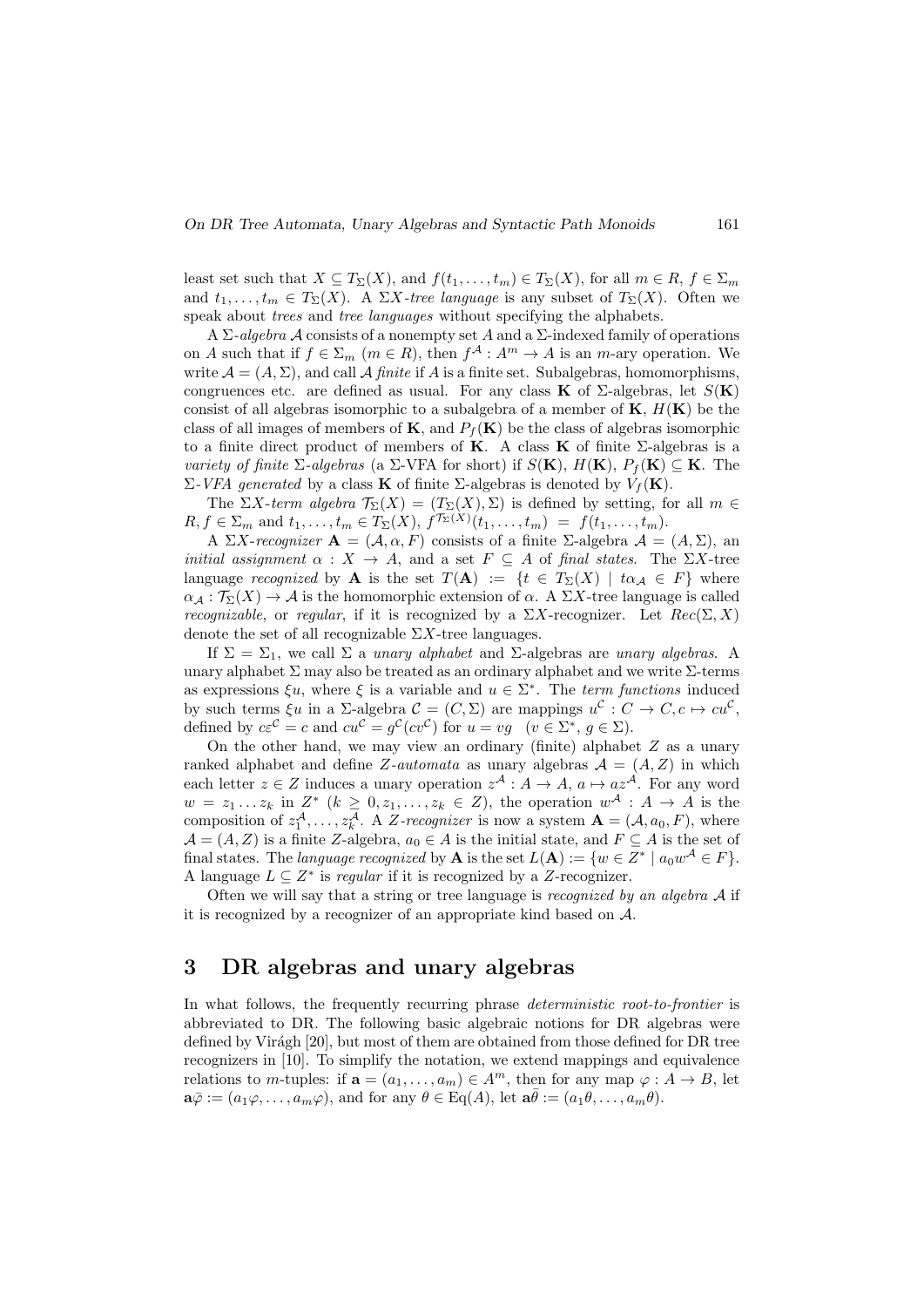A (finite) DR  $\Sigma$ -algebra consists of a nonempty (finite) set A and a  $\Sigma$ -indexed family of root-to-frontier operations  $f_A : A \longrightarrow A^m$   $(f \in \Sigma)$ , where the arity m is that of  $f(\in \Sigma_m)$ . Again we write simply  $\mathcal{A} = (A, \Sigma)$ .

Let  $\mathcal{A} = (A, \Sigma)$  and  $\mathcal{B} = (B, \Sigma)$  be any DR  $\Sigma$ -algebras. Then A is a subalgebra of B if  $A \subseteq B$  and  $f_{\mathcal{A}}(a) = f_{\mathcal{B}}(a)$  for all  $f \in \Sigma$  and  $a \in A$ . A mapping  $\varphi : A \to B$  is a homomorphism from A to B, and we write  $\varphi : A \to B$ , if  $f_A(a)\overline{\varphi} = f_B(a\varphi)$  for all  $f \in \Sigma$  and  $a \in A$ . If  $\varphi$  is also bijective, it is an *isomorphism*, and we write  $\mathcal{A} \cong \mathcal{B}$ if A and B are isomorphic. The direct product of A and B is the DR  $\Sigma$ -algebra  $A \times B = (A \times B, \Sigma)$  such that for all  $m \in R$ ,  $f \in \Sigma_m$  and  $(a, b) \in A \times B$ , if  $f_A(a) =$  $(a_1, \ldots, a_m)$  and  $f_A(b) = (b_1, \ldots, b_m)$ , then  $f_{A \times B}((a, b)) = ((a_1, b_1), \ldots, (a_m, b_m))$ . The general finite direct product  $\mathcal{A}_1 \times \cdots \times \mathcal{A}_n$   $(n \geq 0)$  is defined the same way.

A congruence on A is an equivalence  $\theta$  on A such that for any  $a, a' \in A$  and  $f \in \Sigma$ , if  $a\theta a'$ , then  $f_{\mathcal{A}}(a)\overline{\theta} = f_{\mathcal{A}}(a')\overline{\theta}$ . Let Con( $\mathcal{A}$ ) denote the set of all congruences on A. For any  $\theta \in \text{Con}(\mathcal{A})$ , the quotient DR algebra  $\mathcal{A}/\theta = (A/\theta, \Sigma)$  is defined by  $f_{\mathcal{A}/\theta}(a\theta) := f_{\mathcal{A}}(a)\overline{\theta}$  for all  $a \in A$  and  $f \in \Sigma$ .

All the usual facts about subalgebras, homomorphisms, congruences, etc. hold for DR algebras, too. For example, the kernel of any homomorphism  $\varphi : \mathcal{A} \to \mathcal{B}$  is a congruence on A, and  $\mathcal{A}/\ker \varphi \cong \mathcal{B}$  if  $\varphi$  is surjective.

The tree languages recognized by deterministic root-to-frontier recognizers are characterized by the labeled paths appearing in their trees. The paths are described using the path alphabet  $\Sigma := \bigcup_{m \in R} \Sigma_m \times [m]$ . A pair  $(f, i) \in \Sigma$  is written simply as  $f_i$ . We regard  $\Sigma$  either as a unary ranked alphabet or as an ordinary alphabet.

Following Esik [3] we associate with any DR Σ-algebra  $\mathcal{A} = (A, \Sigma)$  a unary algebra  $\mathcal{A}^u = (A, \hat{\Sigma})$  such that  $f_i^{\mathcal{A}^u}(a) = f_{\mathcal{A}}(a)\pi_i$  for all  $a \in A$ ,  $m \in R$ ,  $f \in \Sigma_m$ and  $i \in [m]$ . Let us also introduce a converse transformation: for any  $\hat{\Sigma}$ -algebra  $\mathcal{C} = (C, \hat{\Sigma})$ , let  $\mathcal{C}^d = (C, \Sigma)$  be the DR  $\Sigma$ -algebra with  $f_{\mathcal{C}^d}(c) = (f_1^{\mathcal{C}}(c), \ldots, f_m^{\mathcal{C}}(c))$ for all  $c \in C$ ,  $m \in R$  and  $f \in \Sigma_m$ . Since  $\mathcal{A}^{ud} = \mathcal{A}$  for any DR  $\Sigma$ -algebra  $\mathcal A$  and  $\mathcal{C}^{du} = \mathcal{C}$  for any  $\hat{\Sigma}$ -algebra  $\mathcal{C}$ , there is a natural bijective correspondence between DR  $\Sigma$ -algebras and  $\Sigma$ -algebras.

**Lemma 3.1.** Let  $\mathcal{A} = (A, \Sigma)$  and  $\mathcal{B} = (B, \Sigma)$  be any DR  $\Sigma$ -algebras.

- (a) A is a subalgebra of B if and only if  $\mathcal{A}^u$  is a subalgebra of  $\mathcal{B}^u$ .
- (b) A mapping  $\varphi : A \to B$  is a homomorphism from A to B if and only if it is a homomorphism from  $\mathcal{A}^u$  to  $\mathcal{B}^u$ .
- (c)  $(\mathcal{A} \times \mathcal{B})^u = \mathcal{A}^u \times \mathcal{B}^u$ .
- (d) Con( $A$ ) = Con( $A^u$ ).
- (e)  $(\mathcal{A}/\theta)^u = \mathcal{A}^u/\theta$  for any  $\theta \in \text{Con}(\mathcal{A})$ .

Proof. All five statements follow directly from the appropriate definitions, and (c) was noted already in [3]. Let us verify (e) as an example.

Firstly,  $(\mathcal{A}/\theta)^u$  and  $\mathcal{A}^u/\theta$  are  $\hat{\Sigma}$ -algebras with the same set  $A/\theta$  of elements. Moreover, for any  $a \in A$ ,  $m \in R$ ,  $f \in \Sigma_m$  and  $i \in [m]$ ,

$$
f_i^{(\mathcal{A}/\theta)^u}(a\theta) = f_{\mathcal{A}/\theta}(a\theta)\pi_i = f_{\mathcal{A}}(a)\bar{\theta}\pi_i = f_{\mathcal{A}}(a)\pi_i\theta = f_i^{\mathcal{A}^u}(a)\theta = f_i^{\mathcal{A}^u/\theta}(a\theta),
$$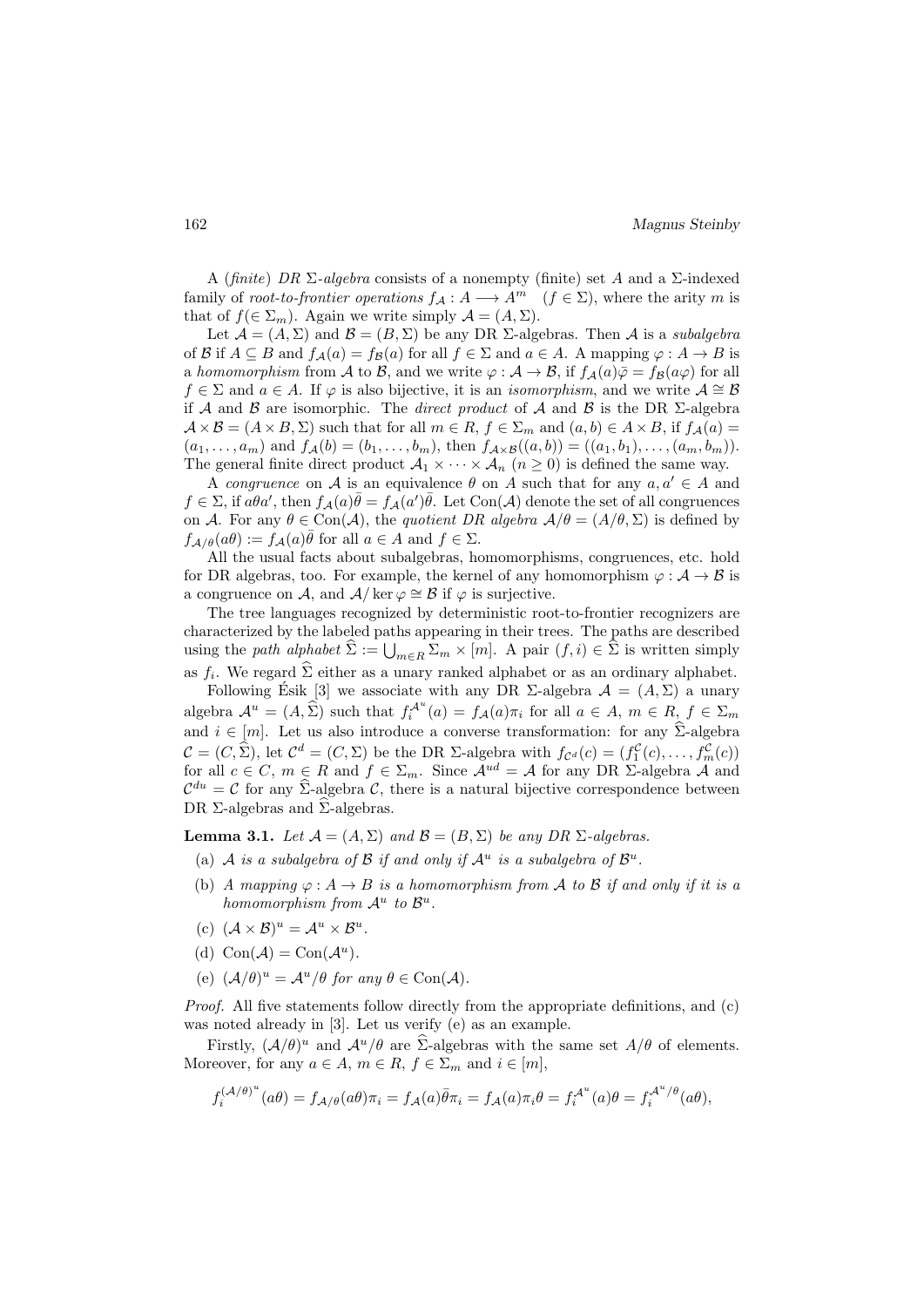so also their operations are the same.

### 4 DR tree recognizers and unary recognizers

Let us now extend the correspondence between DR algebras and unary algebras to recognizers. A DR  $\Sigma X$ -recognizer  $\mathbf{A} = (\mathcal{A}, a_0, \alpha)$  consists of a finite DR  $\Sigma$ -algebra  $\mathcal{A} = (A, \Sigma)$ , an *initial state*  $a_0 \in A$ , and a *final state assignment*  $\alpha : X \to \varphi(A)$ . To accept or reject an input tree  $t \in T_{\Sigma}(X)$ , **A** starts at the root of t in state  $a_0$ , and if it has reached a node  $\nu$  of t labeled with  $f \in \Sigma_m$  in state a and  $f_A(a) = (a_1, \ldots, a_m)$ , then it continues its working at the  $i^{th}$  immediate successor node of  $\nu$  in state  $a_i$  $(i \in [m])$ . The tree is accepted if **A** reaches each leaf in a state  $a \in A$  matching the label  $x \in X$  of that leaf, i.e.,  $a \in \alpha(x)$ . For a formal definition, we extend  $\alpha$  to a mapping  $\tilde{\alpha}: T_{\Sigma}(X) \to \varphi(A)$  by setting  $\tilde{\alpha}(x) = \alpha(x)$  for each  $x \in X$ , and  $\tilde{\alpha}(t) = \{a \in A \mid f_{\mathcal{A}}(a) \in \tilde{\alpha}(t_1) \times \ldots \times \tilde{\alpha}(t_m)\}\$ for  $t = f(t_1, \ldots, t_m)$ . Then  $T(A) := \{t \in T_{\Sigma}(X) \mid a_0 \in \tilde{\alpha}(t)\}\$ is the tree language recognized by A, and the  $\Sigma X$ -tree language  $T(A)$  is said to be *DR-recognizable*. Let  $DRec(\Sigma, X)$  denote the set of DR-recognizable  $\Sigma X$ -tree languages. Two DR  $\Sigma X$ -recognizers **A** and **B** are equivalent if  $T(A) = T(B)$ .

The set  $\delta(t) \subseteq T_{\hat{\Sigma}}(X)$  of paths in a  $\Sigma X$ -tree t is defined by  $\delta(x) = \{x\}$  for  $x \in X$ , and  $\delta(t) = f_1 \overline{\delta(t_1)} \cup ... \cup f_m \delta(t_m)$  for  $t = f(t_1, ..., t_m)$ . Thus  $\delta(t)$  is a set of unary trees in Polish form. The path language of a  $\Sigma X$ -tree language T is the set  $\delta(T) := \bigcup \{ \delta(t) \mid t \in T \}.$  The path closure  $\Delta(T) := \delta^{-1}(\delta(T))$  of  $T \subseteq T_{\Sigma}(X)$ consists of all  $\Sigma X$ -trees t such that  $\delta(t) \subseteq \delta(T)$ , and T is path closed if  $T = \Delta(T)$ . Quite generally, for any  $U \subseteq T_{\Sigma}(X)$ , the set  $\delta^{-1}(U) := \{t \in T_{\Sigma}(X) \mid \delta(t) \subseteq U\}$ is path-closed. As shown in [16], a regular tree language is DR-recognizable if and only if it is path closed. For properties of the operators  $\delta$  and  $\Delta$ , cf. [15, 20].

**Remark 4.1.** Let  $\Sigma$  be unary. Then  $\widehat{\Sigma} = \{f_1 | f \in \Sigma\}$  and we may use  $\Sigma$  itself as the path alphabet. Furthermore, we may regard any DR  $\Sigma$ -algebra  $\mathcal{A} = (A, \Sigma)$ also as a  $\Sigma$ -algebra by identifying any 1-tuple (a) with the element  $a(\in A)$ , but as a DR  $\Sigma X$ -recognizer and as a  $\Sigma X$ -recognizer A reads the input trees in opposite directions. Nevertheless, it is clear that  $DRec(\Sigma, X) = Rec(\Sigma, X)$  for every X.

Let us now regard  $\hat{\Sigma}$  as a usual alphabet. For each  $x \in X$ , the set of x-paths in a  $\Sigma X$ -tree t is  $g_x(t) := \{u \in \widehat{\Sigma}^* \mid ux \in \delta(t)\}.$  For any  $T \subseteq T_{\Sigma}(X)$  and  $x \in X$ , let  $T_x$  denote the set  $\bigcup \{g_x(t) \mid t \in T\}$  of x-paths appearing in T. Obviously,  $\delta(T)$  can be recovered from the family  $\langle T_x \rangle_{x \in X}$ .

Next we recall a few notions from [10, 11]. Let  $\mathbf{A} = (\mathcal{A}, a_0, \alpha)$  be a DR  $\Sigma X$ recognizer and  $\mathcal{A} = (A, \Sigma)$ . For any  $a \in A$ , let  $\mathbf{A}_a := (\mathcal{A}, a, \alpha)$ . A state a is a 0-state if  $T(\mathbf{A}_a) = \emptyset$ , and it is reachable if  $a_0 \Rightarrow_A^* a$  for the reflexive transitive closure  $\Rightarrow_{\mathcal{A}}^*$  of the relation  $\Rightarrow_{\mathcal{A}} \subseteq A \times A$ , where for any  $a, b \in A$ ,  $a \Rightarrow_{\mathcal{A}} b$  if and only if  $b = f_{\mathcal{A}}(a)\pi_i$  for some  $m \in R$ ,  $f \in \Sigma_m$  and  $i \in [m]$ . The recognizer **A** is normalized, if for all  $m \in R$ ,  $f \in \Sigma_m$  and  $a \in A$ , either every component in  $f_{\mathcal{A}}(a)=(a_1,\ldots,a_m)$  is a 0-state or no  $a_i$  is a 0-state, reduced if  $T(\mathbf{A}_a)=T(\mathbf{A}_b)$ implies  $a = b$   $(a, b \in A)$ , connected if all of its states are reachable, and it is minimal

 $\Box$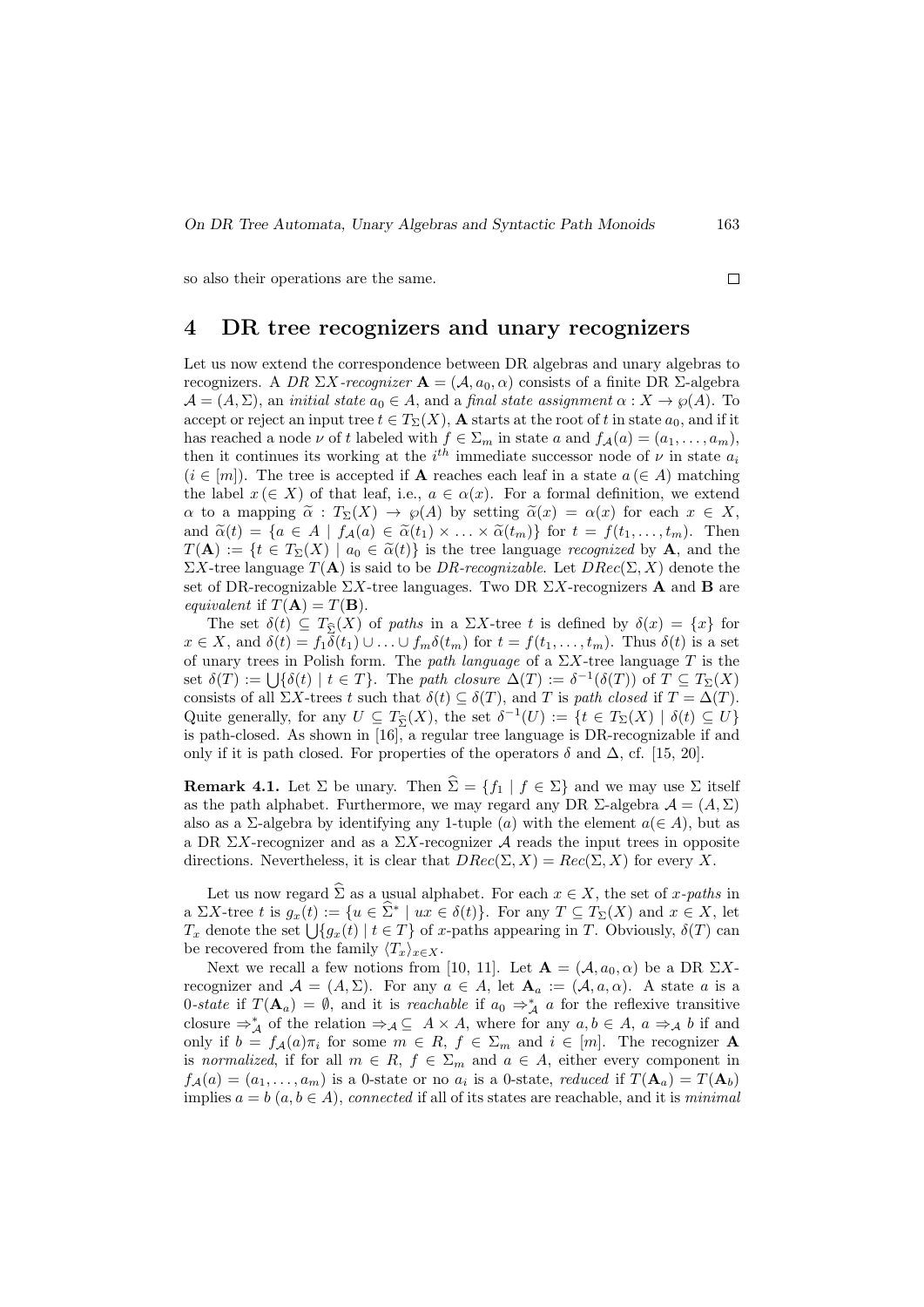if it is connected and reduced. In [10] it was shown that any DR  $\Sigma X$ -recognizer can be converted into an equivalent normalized minimal DR  $\Sigma X$ -recognizer, and this is also minimal with respect to the number of states and unique up to isomorphism (the isomorphism of DR  $\Sigma X$ -recognizers is defined in the natural way, cf. [10]).

Let us associate with any DR  $\Sigma X$ -recognizer  $\mathbf{A} = (A, a_0, \alpha)$  the DR  $\widehat{\Sigma} X$ recognizer  $\mathbf{A}^u = (\mathcal{A}^u, a_0, \alpha)$ , and with any DR  $\hat{\Sigma}X$ -recognizer  $\mathbf{C} = (\mathcal{C}, c_0, \gamma)$  the DR  $\Sigma X$ -recognizer  $\mathbf{C}^d = (\mathcal{C}^d, c_0, \gamma)$ . Obviously,  $\mathbf{A}^{ud} = \mathbf{A}$  and  $\mathbf{C}^{du} = \mathbf{C}$ .

**Proposition 4.1.**  $T(A) = \delta^{-1}(T(A^u))$  for any DR  $\Sigma X$ -tree recognizer A.

*Proof.* Let  $A = (A, a_0, \alpha)$  with  $A = (A, \Sigma)$ . We show by induction on t that for all  $t \in T_{\Sigma}(X)$  and  $a \in A$ ,  $t \in T(\mathbf{A}_a)$  if and only if  $t \in \delta^{-1}(T(\mathbf{A}_a^u))$ . The case  $t \in X$  is obvious, so let  $t = f(t_1, \ldots, t_m)$ . If  $f_{\mathcal{A}}(a) = (a_1, \ldots, a_m)$ , then

$$
t \in T(\mathbf{A}_a) \quad \text{iff} \quad t_1 \in T(\mathbf{A}_{a_1}), \dots, t_m \in T(\mathbf{A}_{a_m})
$$
\n
$$
\text{iff} \quad \delta(t_1) \subseteq T(\mathbf{A}_{a_1}^u), \dots, \delta(t_m) \subseteq T(\mathbf{A}_{a_m}^u)
$$
\n
$$
\text{iff} \quad f_1 \delta(t_1), \dots, f_m \delta(t_m) \subseteq T(\mathbf{A}_{a}^u)
$$
\n
$$
\text{iff} \quad \delta(t) \subseteq T(\mathbf{A}_{a}^u)
$$
\n
$$
\text{iff} \quad t \in \delta^{-1}(T(\mathbf{A}_{a}^u)).
$$

Hence,  $T(\mathbf{A}_a) = \delta^{-1}(T(\mathbf{A}_a^u))$  and, in particular,  $T(\mathbf{A}) = \delta^{-1}(T(\mathbf{A}^u)).$ 

**Corollary 4.1.**  $T(\mathbf{C}^d) = \delta^{-1}(T(\mathbf{C}))$  for any DR  $\widehat{\Sigma}X$ -recognizer **C**.

*Proof.*  $T(\mathbf{C}^d) = \delta^{-1}(T(\mathbf{C}^{du})) = \delta^{-1}(T(\mathbf{C}))$  by Proposition 4.1 and  $\mathbf{C}^{du} = \mathbf{C}$ .  $\Box$ 

**Proposition 4.2.**  $T(A^u) = \delta(T(A))$  for any normalized DR  $\Sigma X$ -recognizer A.

*Proof.* Let  $A = (A, a_0, \alpha)$  with  $A = (A, \Sigma)$ . The inclusion  $\delta(T(A)) \subseteq T(A^u)$ follows from Proposition 4.1 and the fact that  $\delta(\delta^{-1}(U)) \subseteq U$  for any  $U \subseteq T_{\Sigma}(X)$ .

For the converse inclusion we need the assumption that A is normalized. It is enough to show that for all  $a \in A$  and  $r \in T_{\hat{\Sigma}}(X)$ , if  $r \in T(\mathbf{A}^u)$ , then  $r \in \delta(t)$  for some  $t \in T(\mathbf{A}_a)$ . This we do by induction on r. For  $r \in X$ , we may let  $t := r$ . Next, let  $r = f_i s$  for some  $f \in \Sigma_m$ ,  $m \in R$ ,  $i \in [m]$  and  $s \in T_{\hat{\Sigma}}(X)$ , and assume that the claim holds for s. If  $f_{\mathcal{A}}(a) = (a_1, \ldots, a_m)$ , then  $s \in T(\mathbf{A}_{a_i}^u)$  implies that  $s \in \delta(t_i)$ for some  $t_i \in T(\mathbf{A}_{a_i})$ . Since  $a_i$  is not a 0-state, there is for every  $j \in [m], j \neq i$  a tree  $t_j \in T(\mathbf{A}_{a_j})$ . Clearly,  $t := f(t_1, \ldots, t_m) \in T(\mathbf{A}_a)$  and  $r \in \delta(t)$ .  $\Box$ 

The following fact appears, in a different form, already in [16].

Corollary 4.2. If  $T \in DRec(\Sigma, X)$ , then  $\delta(T) \in DRec(\widehat{\Sigma}, X)$ .

**Proposition 4.3.** A normalized DR  $\Sigma X$ -recognizer A is minimal if and only if  $\mathbf{A}^u$  is a minimal DR  $\hat{\Sigma}X$ -recognizer of  $\delta(T(\mathbf{A})).$ 

*Proof.* Let  $A = (A, a_0, \alpha)$  with  $A = (A, \Sigma)$ . Consider any two states  $a, b \in A$ . If  $T(\mathbf{A}_a) = T(\mathbf{A}_b)$ , then  $T(\mathbf{A}_a^u) = \delta(T(\mathbf{A}_a)) = \delta(T(\mathbf{A}_b)) = T(\mathbf{A}_b^u)$  by Proposition 4.2. On the other hand, if  $T(\mathbf{A}_a^u) = T(\mathbf{A}_b^u)$ , then Proposition 4.2 yields  $\delta(T(\mathbf{A}_a))$  =

 $\Box$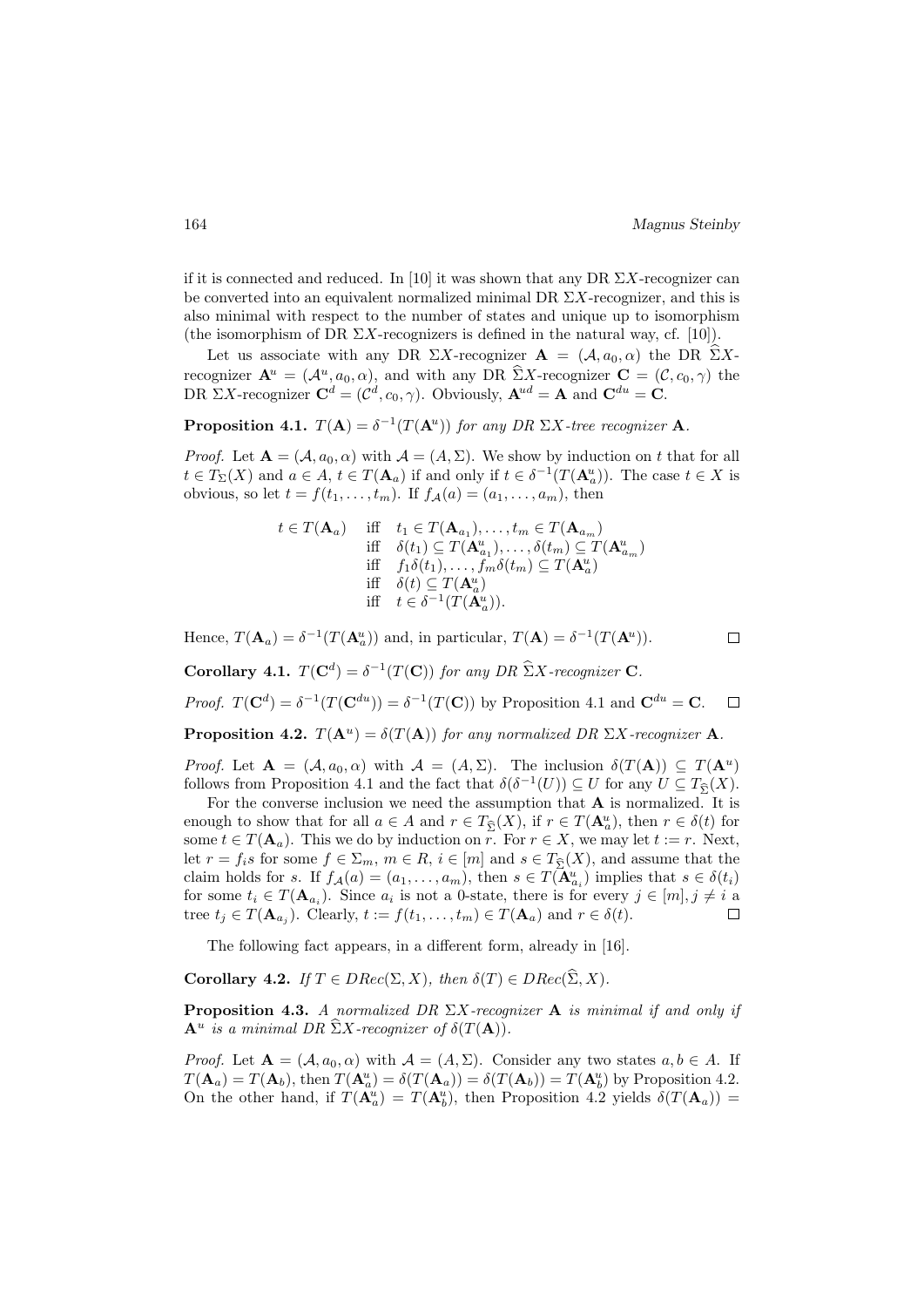$\delta(T(\mathbf{A}_b))$ . Since  $T(\mathbf{A}_a)$  and  $T(\mathbf{A}_b)$  are path-closed, this means that  $T(\mathbf{A}_a)$  =  $T(\mathbf{A}_b)$ . Hence, **A** is reduced if and only if  $\mathbf{A}^u$  is reduced.

It is obvious that the reachability relations  $\Rightarrow_{\mathcal{A}}^*$  and  $\Rightarrow_{\mathcal{A}^u}^*$  of **A** and  $\mathbf{A}^u$  are identical. Hence,  $\bf{A}$  is connected if and only if  ${\bf A}^u$  is connected.

Next we show how a DR  $\Sigma$ -algebra recognizing a  $\Sigma X$ -tree language T yields a DR  $\widehat{\Sigma}$ -algebra recognizing the  $\widehat{\Sigma}$ -languages  $T_x$  ( $x \in X$ ), and how a DR  $\Sigma$ -algebra recognizing T is obtained from DR  $\widehat{\Sigma}$ -algebras recognizing the  $\widehat{\Sigma}$ -languages  $T_x$ .

**Proposition 4.4.** Let T be a DR-recognizable  $\Sigma X$ -tree language.

- (a) If a finite DR  $\Sigma$ -algebra  $\mathcal{A} = (A, \Sigma)$  recognizes T, then  $\mathcal{A}^u = (A, \widehat{\Sigma})$  recognizes every language  $T_x$   $(x \in X)$ .
- (b) For each  $x \in X$ , let  $\mathcal{A}_x = (A_x, \Sigma)$  be a finite  $\Sigma$ -algebra that recognizes  $T_x$ .<br>Then the direct product  $\prod_{i=1}^d (A_x^d \mid x \in X)$  recognizes  $T$ .

*Proof.* Let  $A = (A, a_0, \alpha)$  be a DR  $\Sigma X$ -recognizer of T. It is easy to see that, for each  $x \in X$ , the  $\hat{\Sigma}$ -recognizer  $\mathbf{A}_x = (\mathcal{A}^u, a_0, \alpha(x))$  recognizes  $T_x$ .

To prove (b), consider for each  $x \in X$  a  $\hat{\Sigma}$ -recognizer  $\mathbf{A}_x = (\mathcal{A}_x, a_{x0}, F_x)$  of  $T_x$ . The direct product  $\mathcal{A} := \prod_{x \in X} \mathcal{A}_x^d$  simulates the computation of  $\mathcal{A}_x$  by its x-component along every path of a given tree  $t \in T_{\Sigma}(X)$ . Hence, started in state  $(a_{x0})_{x\in X}$ , A should accept t if and only if it reaches, for each  $y \in X$ , every ylabeled leaf in a state  $(a_x)_{x\in X}$  such that  $a_y \in F_y$ . This means that  $T = T(A)$  for  $\mathbf{A} = (\mathcal{A}, (a_{x0})_{x \in X}, \alpha)$  if we define  $\alpha$  by  $\alpha(y) = \prod_{x \in X} G_y(x)$ , where  $G_y(y) = F_y$ and  $G_y(x) = A_x$  for all  $x \in X, x \neq y$ .

# 5 Definability by syntactic monoids

Let us first recall (cf.  $[2, 17]$ ) that the *syntactic congruence* of a string language  $L \subseteq Z^*$  is the relation  $\theta_L$  on  $Z^*$  defined by

$$
u \theta_L v \quad \text{iff} \quad (\forall w, w' \in Z^*)(wuw' \in L \leftrightarrow wvw' \in L),
$$

and that the *syntactic monoid* of L is the quotient monoid  $M(L) := Z^*/\theta_L$ .

Next we define the syntactic monoids and syntactic path monoids of tree languages introduced in [19] and [12], respectively.

Let  $\xi$  be a symbol that does not appear in our alphabets  $\Sigma$  or X. A  $\Sigma X$ -context is a  $\Sigma(X \cup \{\xi\})$ -tree in which  $\xi$  occurs exactly once. The set of all  $\Sigma X$ -contexts is denoted by  $C_{\Sigma}(X)$ . If  $p, q \in C_{\Sigma}(X)$  and  $t \in T_{\Sigma}(X)$ , then  $p \cdot q = q(p)$  and  $t \cdot q = q(t)$ are the  $\Sigma X$ -context and the  $\Sigma X$ -tree obtained by replacing the  $\xi$  in q by p or t, respectively. Then  $C_{\Sigma}(X)$  forms for the product  $p \cdot q$  a monoid in which  $\xi$  is the identity element. If  $\Sigma$  is unary, no X-symbols appear in  $\Sigma X$ -contexts, and hence we write  $C_{\Sigma}$  for  $C_{\Sigma}(X)$ .

The syntactic monoid congruence  $\mu$ <sup>T</sup> of a  $\Sigma X$ -tree language T is the relation on  $C_{\Sigma}(X)$  is defined by

 $p \mu_T q$  iff  $(\forall t \in T_{\Sigma}(X))(\forall r \in C_{\Sigma}(X))(t \cdot p \cdot r \in T \leftrightarrow t \cdot q \cdot r \in T),$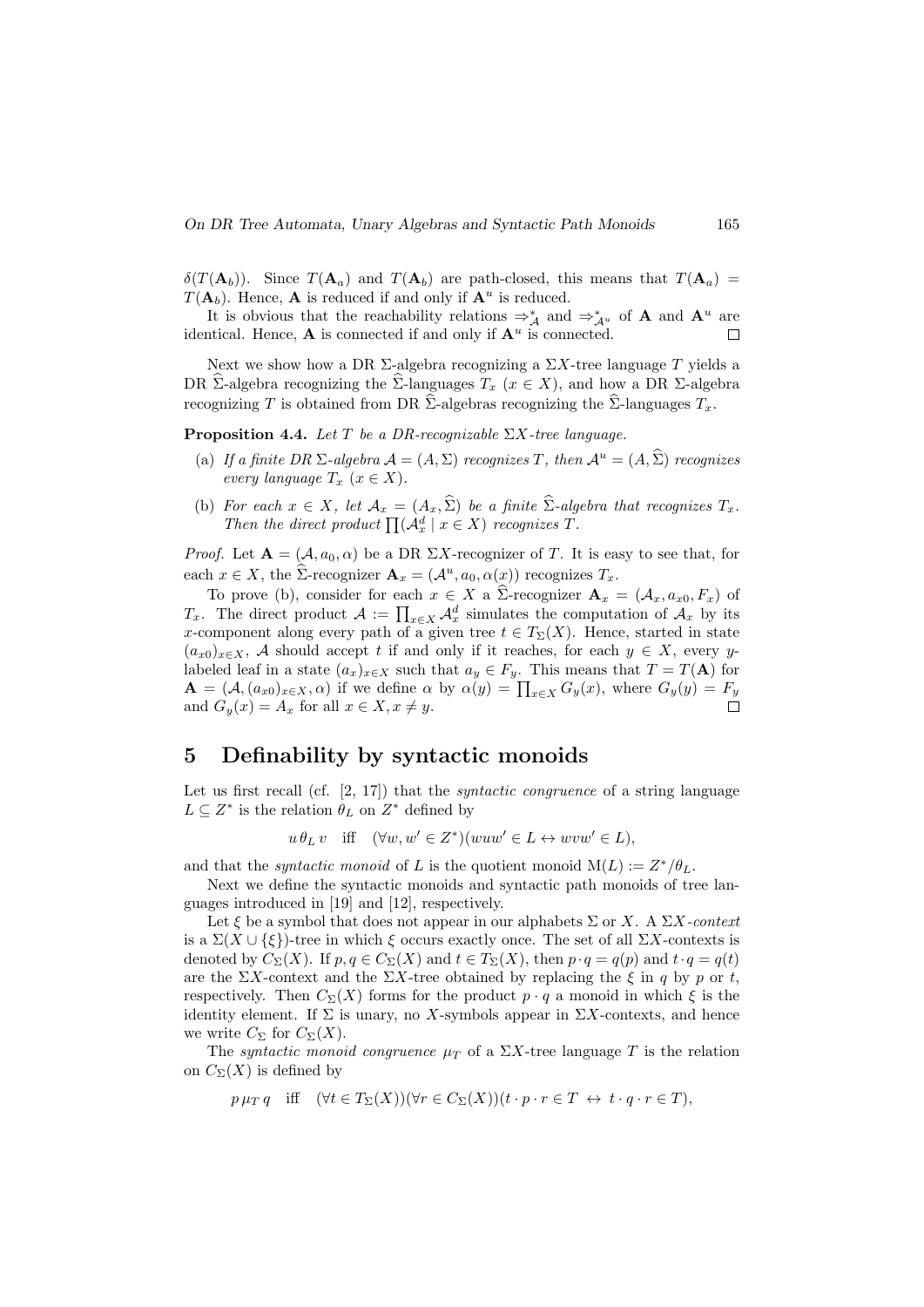and the *syntactic monoid* of T is the quotient monoid  $SM(T) := C_{\Sigma}(X)/\mu_T$ . The syntactic path congruence  $\hat{\mu}_T$  is the relation on  $C_{\hat{\Sigma}}$  defined by

 $p \,\widehat{\mu}_T \, q$  iff  $(\forall s \in T_{\widehat{\Sigma}}(X))(r \in C_{\widehat{\Sigma}})(s \cdot p \cdot r \in \delta(T) \leftrightarrow s \cdot q \cdot r \in \delta(T)),$ 

and the syntactic path monoid of T is the quotient monoid  $PM(T) := C_{\widehat{\Sigma}}/\widehat{\mu}_T$ .

In [19] it was shown that T is regular if and only if  $SM(T)$  is finite, and in [12] that a path closed  $T$  is DR-recognizable if and only if  $PM(T)$  is finite.

In [12] PM(T) was defined as the quotient  $\hat{\Sigma}^*/\theta_T$  where  $\theta_T$  is the intersection of the congruences  $\theta_{T_x}$  ( $x \in X$ ). It is easy to see that  $C_{\hat{\Sigma}}/\hat{\mu}_T \cong \hat{\Sigma}^*/\theta_T$ , and hence the next lemma follows from the fact that  $\theta_T = \bigcap \{\theta_{T_x} \mid x \in X\}$ . To see this, combine Theorem II.6.2 and Lemma II.8.2 of [1]. In [5] the corresponding fact about transition monoids was used.

**Lemma 5.1.** For any  $T \in DRec(\Sigma, X)$ , PM(T) is a subdirect product of the monoids  $M(T_x)$   $(x \in X)$ .

If  $\Sigma$  is unary and we use  $\Sigma$  itself as the path alphabet, then  $T_{\hat{\Sigma}}(X) = T_{\Sigma}(X)$ and  $C_{\widehat{\Sigma}} = C_{\Sigma}$ . Moreover,  $\delta(U) = U$  for any  $U \subseteq T_{\Sigma}(X)$ , and  $\widehat{\mu}_U$  and  $\mu_U$  become identical. Hence, PM(U)  $\cong$  SM(U) for any unary tree language U. Similarly, for any ranked alphabet  $\Sigma$ , we may use  $\widehat{\Sigma}$  as its own path alphabet, and then  $\delta(\delta(T)) = \delta(T)$  for any  $T \subseteq T_{\Sigma}(X)$ , which implies  $\hat{\mu}_T = \hat{\mu}_{\delta(T)}$ . By combining these observations, we obtain the following result.

**Proposition 5.1.** PM(T)  $\cong$  PM( $\delta(T)$ )  $\cong$  SM( $\delta(T)$ ) for any  $\Sigma X$ -tree language T.

In [5] Gécseg poses the following question. Assume that some property  $P$  of regular string languages is determined by a class M of finite monoids in the sense that a language has property  $\mathcal P$  if and only if its syntactic monoid is in M. Under what conditions can we conclude that the 'corresponding' property of regular tree languages is similarly determined by  $M$ ? In [6] the question is also considered for DR tree languages in terms of syntactic path monoids. Let us describe the result of [6] concerning the DR-case.

A class M of finite monoids is said to be closed under subdirect products if any subdirect product of a finite family of members of  $M$  also belongs to  $M$ , and it is closed under subdirect factors if whenever a subdirect product of a finite family of monoids belongs to M, then all the factors are in M, too<sup>1</sup>. A property  $P$  of DR tree languages is *path-defined* by  $M$  if a DR-recognizable tree language  $T$  has property P if and only if  $PM(T) \in M$ . Somewhat reformulated, Theorem 11 of [6] reads as follows.

**Proposition 5.2.** (*F. Gécseg 2011*) Let  $P$  be a property of tree languages that is also defined for string languages, and let M be a class of finite monoids. Assume that the following three conditions are satisfied.

(1) A DR-recognizable  $\Sigma X$ -tree language T has property P if and only if  $T_x$  has property  $P$  for every  $x \in X$ .

<sup>&</sup>lt;sup>1</sup>In [5, 6] this is required of subdirect products of two factors only, but the stronger form is actually used.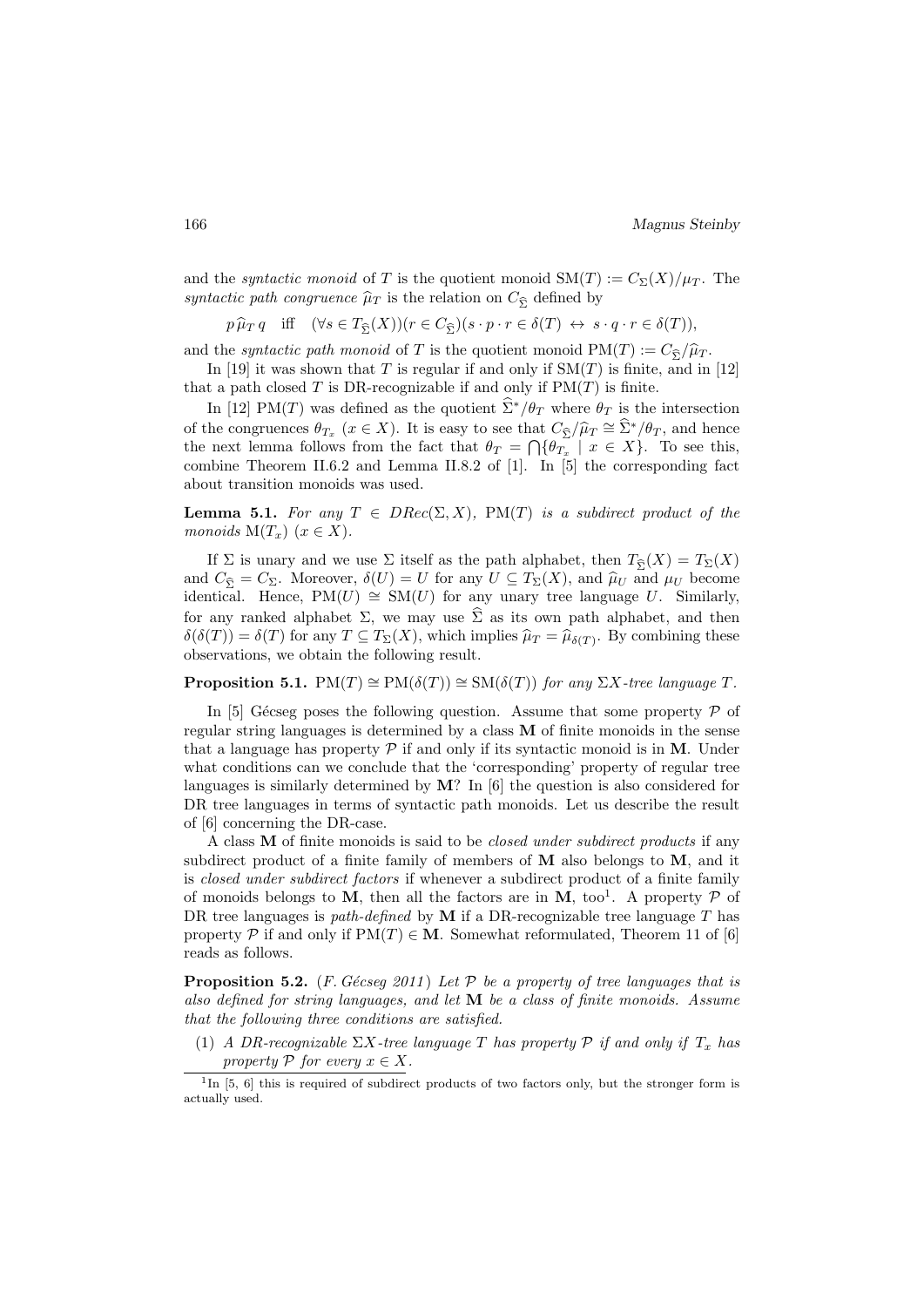- (2) For string languages the property  $P$  is defined by M.
- (3) M is closed under subdirect products and subdirect factors.

Then  $P$  is path-defined for DR-recognizable tree languages by  $M$ .

Condition  $(3)$  is explained by Lemma 5.1. If M is a variety of finite monoids (VFM), i.e., if  $S(M), H(M), P_f(M) \subseteq M$ , condition (3) is always satisfied. Hence, it is redundant when we consider properties that define varieties of string languages (cf. [2, 17]), and this concerns many of the best-known families of regular languages. In what follows, we replace "properties" by families of tree or string languages.

A family of tree languages (FTL) V assigns to all pairs  $\Sigma$ , X a set  $V(\Sigma, X)$  of  $\Sigma X$ -tree languages. We write  $\mathcal{V} = {\mathcal{V}(\Sigma, X)}$  with the understanding that  $\Sigma$  and X range over the appropriate alphabets. If  $\Sigma$  is allowed to range over the unary ranked alphabets only, then  $V$  is a *family of unary tree languages (FUTL)*. From any FTL  $\mathcal{V} = {\mathcal{V}(\Sigma, X)}$  we get a FUTL  $\mathcal{V}^u = {\mathcal{V}^u(\Sigma, X)}$  by restricting the range of  $\Sigma$  to unary alphabets. We call  $V = \{V(\Sigma, X)\}\$ a DR family of tree languages (DR-FTL) if  $\mathcal{V}(\Sigma, X) \subseteq DRec(\Sigma, X)$  for all  $\Sigma$  and X. Similarly, a FUTL  $\mathcal{V} = {\mathcal{V}(\Sigma, X)}$  is a  $DR-FUTL$  if  $\mathcal{V}(\Sigma, X) \subseteq DRec(\Sigma, X)$  for every unary  $\Sigma$  and every X.

Let **M** be a class of finite monoids. For any  $\Sigma$  and X, let

$$
\mathbf{M}^p(\Sigma, X) := \{ T \in DRec(\Sigma, X) \mid PM(T) \in \mathbf{M} \}.
$$

Then  $\mathbf{M}^p = {\mathbf{M}^p(\Sigma, X)}$  is the *DR-FTL path-defined* by **M**, and  $\mathbf{M}^u := (\mathbf{M}^p)^u$  is the DR-FUTL path-defined by M.

Note that owing to Proposition 5.1, the third condition could be dropped in the following variant of Proposition 5.2.

**Proposition 5.3.** Let  $V = \{V(\Sigma, X)\}\$  be a DR-FTL, and let M be a class of finite monoids. If

(1)  $\mathcal{V}^u = \mathbf{M}^u$ , and

(2)  $T \in \mathcal{V}(\Sigma, X)$  if and only if  $\delta(T) \in \mathcal{V}^u(\widehat{\Sigma}, X)$  for all  $\Sigma$ , X and  $T \subseteq T_{\Sigma}(X)$ ,

then  $V = \mathbf{M}^p$ .

*Proof.* Consider any  $\Sigma$  and X. For every  $T \in DRec(\Sigma, X)$ ,

$$
T \in \mathbf{M}^p(\Sigma, X) \quad \text{iff} \quad \text{PM}(T) \in \mathbf{M} \quad \text{iff} \quad \text{PM}(\delta(T)) \in \mathbf{M}
$$
\n
$$
\text{iff} \quad \delta(T) \in \mathbf{M}^u(\widehat{\Sigma}, X) \quad \text{iff} \quad \delta(T) \in \mathcal{V}^u(\widehat{\Sigma}, X)
$$
\n
$$
\text{iff} \quad T \in \mathcal{V}(\Sigma, X),
$$

where we used the definition of  $\mathbf{M}^p$ , Proposition 5.1, the definition of  $\mathbf{M}^u$ , assumption (1), and finally assumption (2). Hence  $\mathcal{V} = \mathbf{M}^p$ .  $\Box$ 

Let us now show a way to get all DR-FTLs path-defined by a VFM. For this, recall that Eilenberg [2] defines a ∗-variety as a family of languages with certain closure properties and shows that every  $\ast$ -variety  $\mathcal{L} = \{ \mathcal{L}(Z) \}$  is defined by a unique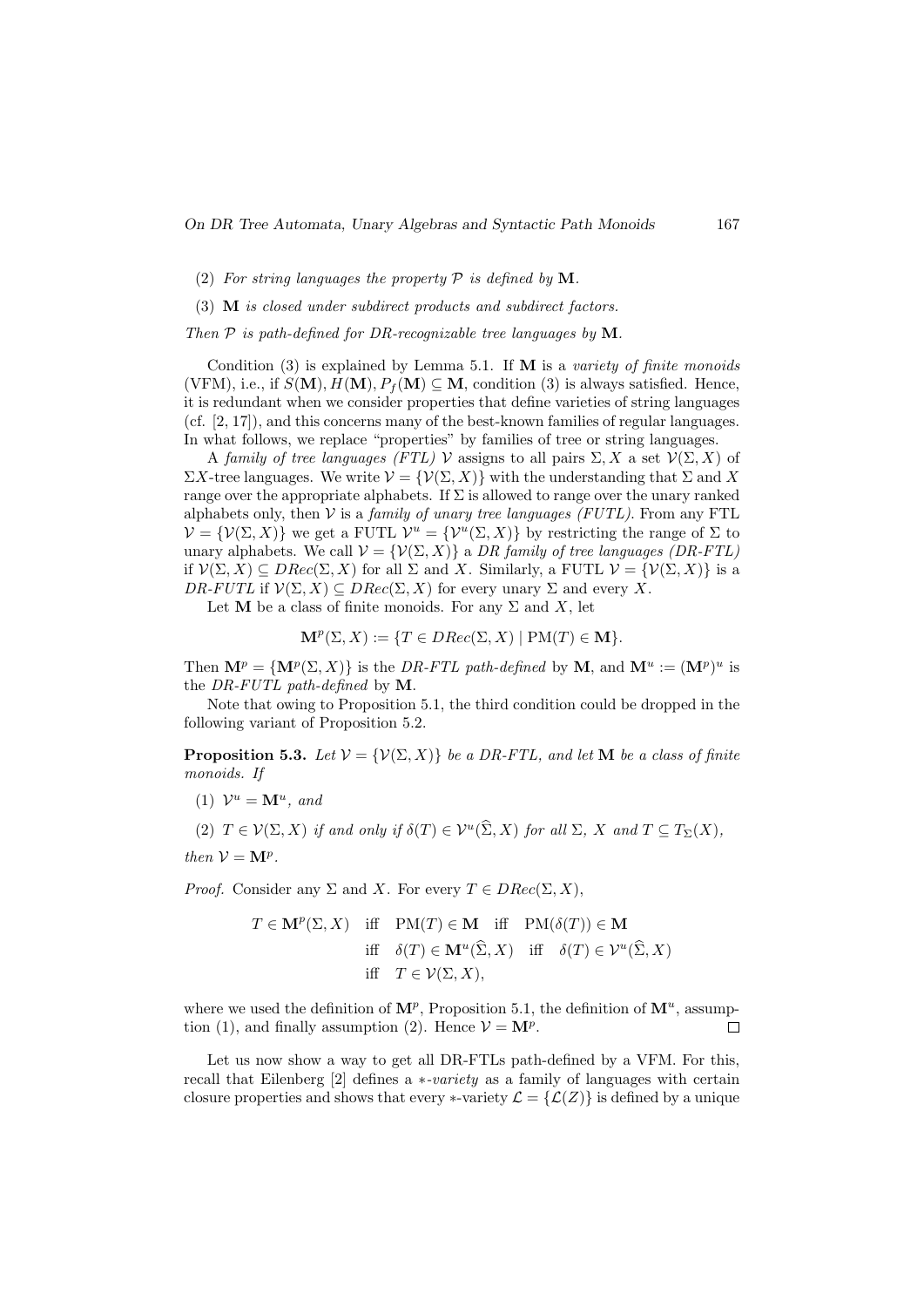VFM **M** in the sense that for any  $L \subseteq Z^*$ ,  $L \in \mathcal{L}(Z)$  if and only if  $M(L) \in M$ . For any ∗-variety  $\mathcal{L}$ , let  $\mathcal{V}_{\mathcal{L}} = {\mathcal{V}_{\mathcal{L}}(\Sigma, X)}$  be the FTL where

$$
\mathcal{V}_{\mathcal{L}}(\Sigma, X) = \{ T \in DRec(\Sigma, X) \mid (\forall x \in X) \, T_x \in \mathcal{L}(\Sigma) \},
$$

for all  $\Sigma$  and  $X$ .

**Proposition 5.4.** If  $\mathcal{L} = \{ \mathcal{L}(Z) \}$  is a  $\ast$ -variety and M is the corresponding VFM, then  $V_c = \{V_c(\Sigma, X)\}\$ is a DR-FTL path-defined by M.

*Proof.* Let  $T \in DRec(\Sigma, X)$ . Since PM(T) is a subdirect product of the monoids  $M(T_x)$  ( $x \in X$ ) and M is a VFM, we conclude that  $PM(T) \in M$  if and only if  $M(T_x) \in M$  for every  $x \in X$ . Because  $T \in \mathcal{V}_\mathcal{L}(\Sigma, X)$  if and only if  $T_x \in \mathcal{L}(\widehat{\Sigma})$  for every  $x \in X$ , and  $T_x \in \mathcal{L}(\widehat{\Sigma})$  if and only if  $M(T_x) \in M$   $(x \in X)$ , this implies that  $T \in \mathcal{V}_c(\Sigma, X)$  if and only if  $PM(T) \in M$ . Hence,  $\mathcal{V}_c = M^p$ .  $T \in \mathcal{V}_{\mathcal{L}}(\Sigma, X)$  if and only if  $PM(T) \in \mathbf{M}$ . Hence,  $\mathcal{V}_{\mathcal{L}} = \mathbf{M}^p$ .

Next we show that every DR-FTL path-defined by a VFM is obtained this way. **Proposition 5.5.** If a DR-FTL  $V = \{V(\Sigma, X)\}\$ is path-defined by a VFM M and  $\mathcal{L} = \{ \mathcal{L}(Z) \}$  is the \*-variety defined by **M**, then  $\mathcal{V} = \mathcal{V}_\mathcal{L}$ .

*Proof.* Consider any  $\Sigma$  and X. For every  $T \in DRec(\Sigma, X)$ ,

$$
T \in \mathcal{V}(\Sigma, X) \quad \text{iff} \quad \text{PM}(T) \in \mathbf{M} \quad \text{iff} \quad \text{PM}(T_x) \in \mathbf{M} \quad \text{for every } x \in X
$$
\n
$$
\text{iff} \quad T_x \in \mathcal{L}(\widehat{\Sigma}) \quad \text{for every } x \in X \quad \text{iff} \quad T \in \mathcal{V}_\mathcal{L}(\Sigma, X),
$$

where we used the assumptions of the proposition and Lemma 5.1.

Many families of regular languages are characterized by syntactic semigroups rather than by syntactic monoids, and in [6] Gécseg gives the corresponing versions of his results. Let us modify our Propositions 5.3, 5.4 and 5.5 in the same manner.

Firstly, all languages to be considered are  $\varepsilon$ -free, and  $\ast$ -varieties are replaced by +-varieties and VFMs by varieties of finite semigroups (VFSs). Also, instead of the syntactic monoid M(L) of a language  $L \subseteq Z^+(:= Z^* \setminus \{\varepsilon\})$  we use its syntactic semigroup  $S(T)$ . For these notions, cf. [2] or [17]. Furthermore, the syntactic path monoid PM(T) of a  $\Sigma X$ -tree language is replaced by the *syntactic path semigroup*  $PS(T) := C_{\hat{\Sigma}}^{\perp}/\hat{\sigma}_T$ , where  $C_{\hat{\Sigma}}^{\perp} := C_{\hat{\Sigma}} \setminus \{\xi\}$  and  $\hat{\sigma}_T$  is  $\hat{\mu}_T$  restricted to  $C_{\hat{\Sigma}}^{\perp}$ .

Let  $T_{\Sigma}^{+}(X) := T_{\Sigma}(X) \setminus X$ , and let us call a  $\Sigma X$ -tree language  $T \in$ -free if  $T \subseteq$  $T_{\Sigma}^+(X)$ . Obviously T is  $\varepsilon$ -free if and only if every  $T_x$   $(x \in X)$  is  $\varepsilon$ -free. Furthermore, we call a DR-FTL or a DR-FUTL  $\mathcal{V} = {\mathcal{V}(\Sigma, X)} \in$  free if every tree language in V is  $\varepsilon$ -free. The  $\varepsilon$ -free DR-FTL  $S^p = \{S^p(\Sigma, X)\}\$  path-defined by a class of finite semigroups S is defined by

$$
\mathbf{S}^p(\Sigma,X):=\{T\in DRec(\Sigma,X)\mid T\subseteq T^+_{\Sigma}(X),\; \mathrm{PS}(T)\in\mathbf{S}\},
$$

and the  $\varepsilon$ -free DR-FUTL path-defined by **S** is  $S^u := (S^p)^u$ . Finally, for any +-variety  $\mathcal{L} = {\mathcal{L}(Z)}$ , let  $\mathcal{V}_\mathcal{L} = {\mathcal{V}_\mathcal{L}(\Sigma, X)}$  be the  $\varepsilon$ -free DR-FTL defined by  $\mathcal{V}_{\mathcal{L}}(\Sigma, X) := \{T \in DRec(\Sigma, X) \mid T \subseteq T_{\Sigma}^{+}(X), (\forall x \in X) \mid T_x \in \mathcal{L}(\widehat{\Sigma})\}.$ 

We may now state the following variants of Propositions 5.3, 5.4 and 5.5.

 $\Box$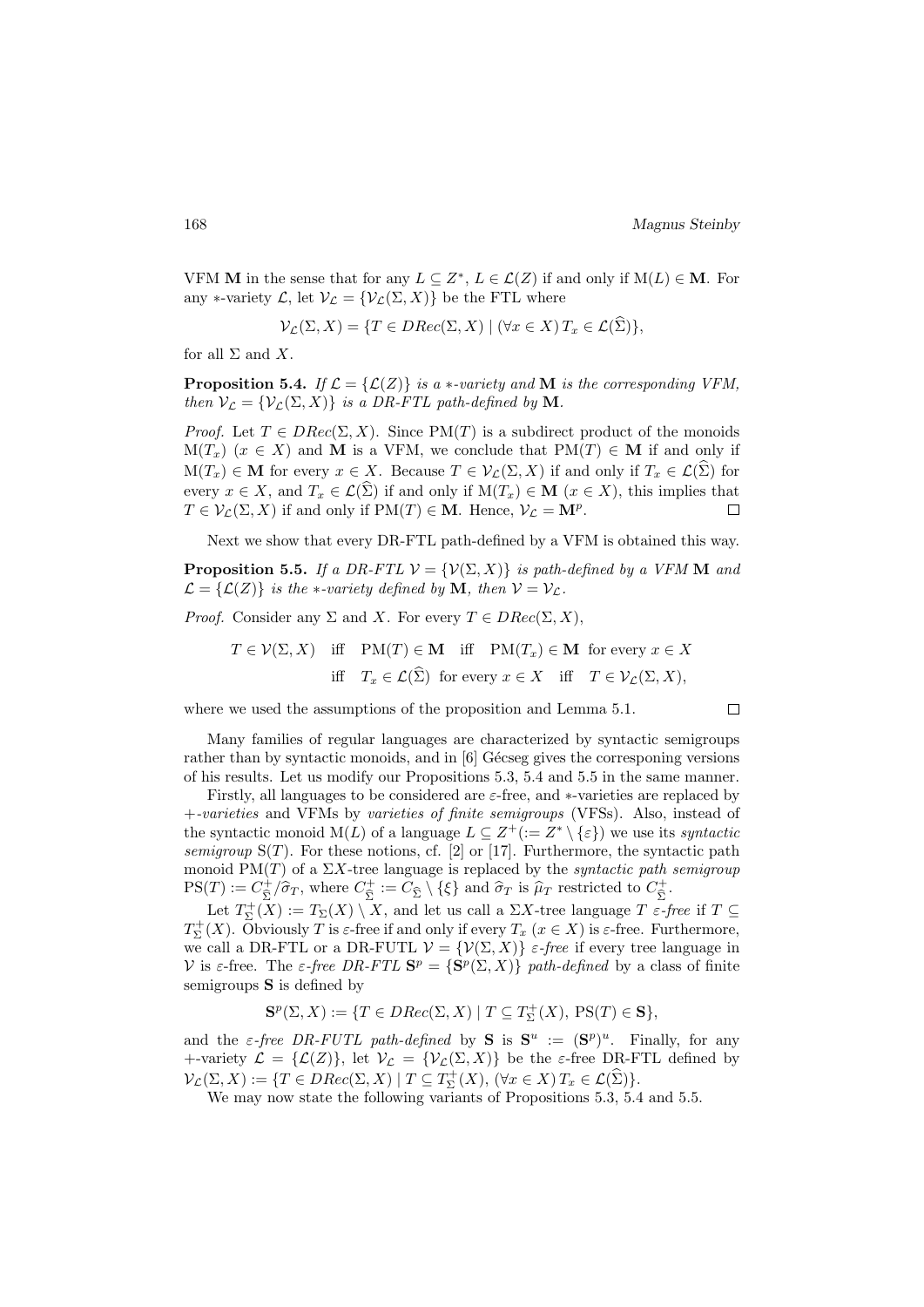On DR Tree Automata, Unary Algebras and Syntactic Path Monoids 169

**Proposition 5.6.** Let  $V = \{V(\Sigma, X)\}\$ be an  $\varepsilon$ -free DR-FTL, and let **S** be a class of finite semigroups. If (1)  $\mathcal{V}^u = \mathbf{S}^u$ , and (2)  $T \in \mathcal{V}(\Sigma, X)$  if and only if  $\delta(T) \in$  $\mathcal{V}(\widehat{\Sigma}, X)$  for all  $\Sigma$ , X and  $T \subseteq T_{\Sigma}^+(X)$ , then  $\mathcal{V} = \mathbf{S}^p$ .

**Proposition 5.7.** If  $\mathcal{L} = {\{\mathcal{L}(Z)\}}$  is a +-variety and **S** is the corresponding VFS, then  $V_{\mathcal{L}} = \{V_{\mathcal{L}}(\Sigma, X)\}\$ is an  $\varepsilon$ -free DR-FTL path-defined by **S**.

**Proposition 5.8.** If an  $\varepsilon$ -free DR-FTL  $V = \{V(\Sigma, X)\}\$ is path-defined by a VFS **S** and  $\mathcal{L} = \{ \mathcal{L}(Z) \}$  is the +-variety defined by **S**, then  $\mathcal{V} = \mathcal{V}_\mathcal{L}$ .

### 6 Some examples

Let us now apply the above results to the families of DR-recognizable tree languages considered by Gécseg and Imreh  $[5, 6, 7, 8]$ . In  $[7]$  they studied monotone string and tree automata and languages. Since monotonicity is basically a property of the underlying algebras, we begin by defining monotone algebras. A Z-algebra  $\mathcal{A} = (A, Z)$  is monotone if there is a partial order  $\leq$  on A such that  $a \leq az^{\mathcal{A}}$  for all  $a \in A$  and  $z \in Z$ . A language is monotone if it is recognized by a finite monotone algebra. Let  $Mon = \{Mon(Z)\}\$ be the family monotone languages.

A DR Σ-algebra A is monotone if  $\mathcal{A}^u$  is monotone. A  $\Sigma X$ -tree language is DR monotone if it is recognized by a finite monotone DR  $\Sigma$ -algebra. Let  $DMon =$  $\{DMon(\Sigma, X)\}\$ be the DR-FTL of DR monotone tree languages. These definitions are equivalent to the ones of Gécseg and Imreh [7] and the next lemma is an immediate consequence of their corresponding results.

**Lemma 6.1.** A DR  $\Sigma$ -algebra  $\mathcal{A} = (A, \Sigma)$  is monotone if and only if the reachability relation  $\Rightarrow^*_{\mathcal{A}}$  is a partial order on A. Moreover, if A is monotone for some partial order  $\leq$ , then  $a \Rightarrow_A^* b$  implies  $a \leq b$   $(a, b \in A)$ .

Let  $\mathbf{M}_{cld}$  be the class of the finite monoids in which all right-unit submonoids are closed under divisors. These notions, introduced in [7], can be defined by saying that a finite monoid M belongs to  $\mathbf{M}_{cld}$  if  $s(r_1r_2) = s$  implies  $sr_1 = s$  for all  $s, r_1, r_2 \in M$ ; each  $s \in M$  has its right-unit submonoid  $RU(s) := \{r \in M \mid sr = s\}.$ In [7] it was shown that that a regular string language is monotone if and only if its syntactic monoid is in  $M_{cld}$ , and in [5] Proposition 5.2 was used for showing that the DR monotone tree languages are path-defined by  $\mathbf{M}_{cld}$ . That  $\mathbf{M}_{cld}$  is closed under subdirect products and factors is also implied by the following fact.

### Proposition 6.1.  $M_{cld}$  is a VFM.

*Proof.* It is clear that  $S(\mathbf{M}_{cld}), P_f(\mathbf{M}_{cld}) \subseteq \mathbf{M}_{cld}$ . To prove  $H(\mathbf{M}_{cld}) \subseteq \mathbf{M}_{cld}$ , let  $\varphi: M \to M'$  be an epimorphism and assume that  $M \in \mathbf{M}_{cld}$ . If  $M' \notin \mathbf{M}_{cld}$ , there are elements  $a', b', c' \in M'$  such that  $a'b'c' = a'$ , but  $a'b' \neq a'$ . Let  $a, b, c \in M$ be elements for which  $a\varphi = a'$ ,  $b\varphi = b'$  and  $c\varphi = c'$ . Since M is finite, there are numbers  $k \geq 0, m \geq 1$  such that  $(bc)^{k+m} = (bc)^k$ . Let  $d := a(bc)^k$ . Then  $d \cdot (b \cdot (c(bc)^{m-1})) = a(bc)^{k+m} = d$  but  $d \cdot b \neq d$  because  $(d \cdot b)\varphi = a'b'$  while  $d\varphi = a'$ . This would mean that  $b \notin \text{RU}(d)$  although  $b \cdot (c(bc)^{m-1}) \in \text{RU}(d)$ . Hence,  $M' \in \mathbf{M}_{cld}$  must hold.  $\Box$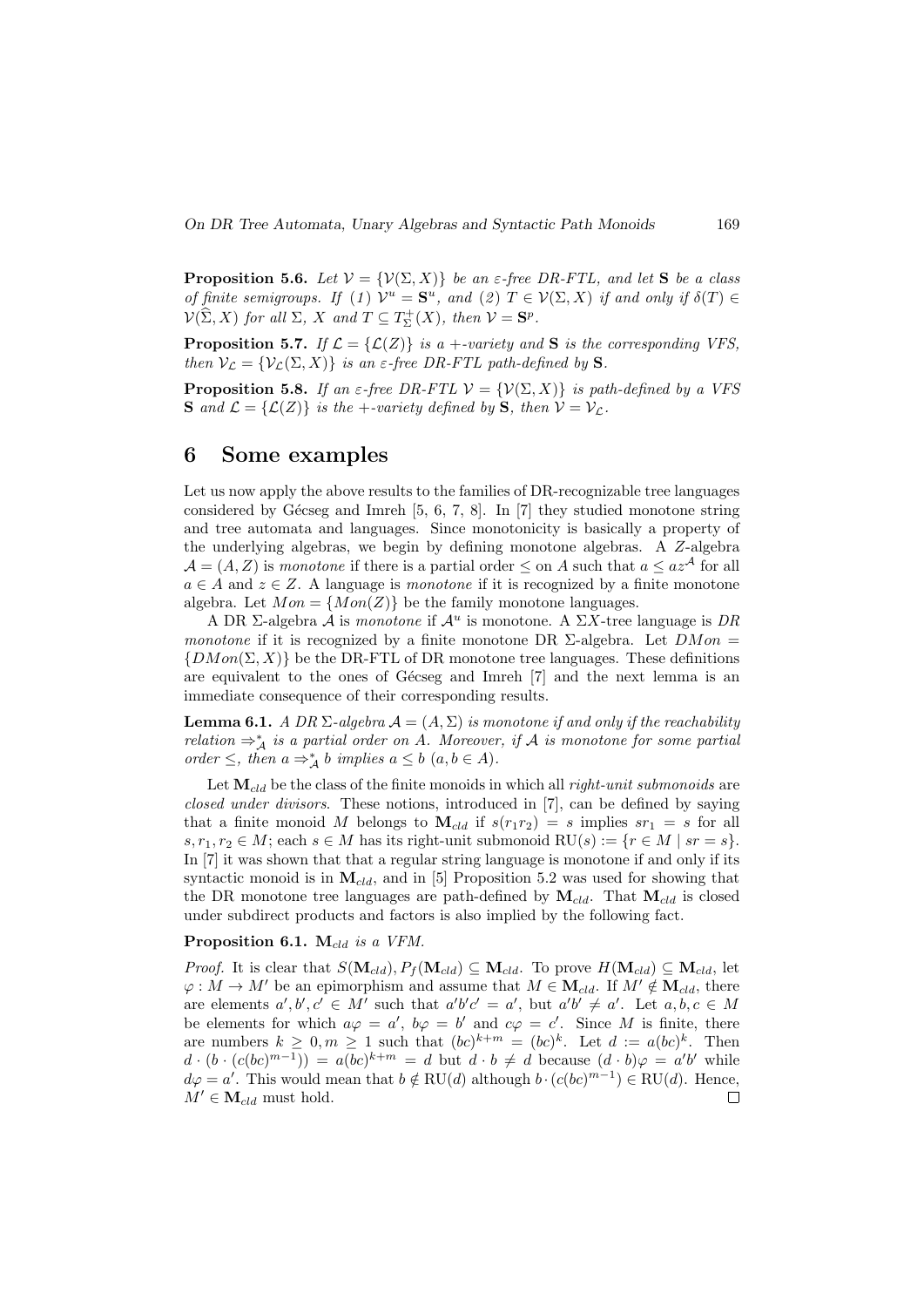Since  $Mon$  is defined by  $\mathbf{M}_{cld}$ , it follows from Eilenberg's Variety Theorem that  $Mon = \{Mon(Z)\}\$ is a ∗-variety.

#### Proposition 6.2.  $DMon = V_{Mon}$ .

*Proof.* Let  $T \in DRec(\Sigma, X)$ . If  $T \in DMon(\Sigma, X)$ , then T is recognized by a finite monotone DR Σ-algebra A. By Proposition 4.4, every  $T_x$  ( $x \in X$ ) is recognized by the monotone  $\widehat{\Sigma}$ -algebra  $\mathcal{A}^u$ . Hence,  $T \in \mathcal{V}_{Mon}(\Sigma, X)$ .

Conversely, if  $T_x \in Mon(\hat{\Sigma})$  for every  $x \in X$ , then each  $T_x$  is recognized by a monotone  $\hat{\Sigma}$ -algebra  $\mathcal{A}_x$ . By Proposition 4.4 T is recognized by the direct product of the algebras  $\mathcal{A}_x^d$ , and this DR algebra is monotone (cf. Proposition 7.2 below).

By Proposition 5.4, Theorem 22 of [7] follows from Proposition 6.2.

#### Corollary 6.1. DMon is path-defined by the VFM  $\mathbf{M}_{cld}$ .

As a second example we consider nilpotent DR algebras and tree languages. Since nilpotent string languages are characterized by their syntactic semigroups, we shall use Proposition 5.7. The finite and co-finite  $\varepsilon$ -free languages form a +-variety  $Nil = \{Nil(Z)\}\$  which corresponds to the VFS **Nil** of finite nilpotent semigroups: a semigroup S is *nilpotent* if it has a zero-element 0 and there is a number  $k \geq 1$ such that  $s_1 \cdot \ldots \cdot s_k = 0$  for all  $s_1, \ldots, s_k \in S$  (cf. [2, 17]). A Z-algebra  $\mathcal{A} = (A, Z)$ is nilpotent if there exist an element  $\tilde{a} \in A$  and a number  $k \geq 0$  such that  $av^A = \tilde{a}$ for all  $a \in A$  and every  $v \in Z^*$  of length k. It is easy to see that the  $\varepsilon$ -free languages recognized by these algebras are exactly the members of Nil (cf. [9], p. 125).

Let us call a DR  $\Sigma$ -algebra  $\mathcal A$  nilpotent if the  $\hat \Sigma$ -algebra  $\mathcal A^u$  is nilpotent. It is clear that this definition is equivalent to the one of [8]. A  $\Sigma X$ -tree language is DR nilpotent if it is recognized by a finite nilpotent DR  $\Sigma$ -algebra. Let  $DNil =$  $\{DNil(\Sigma, X)\}\$ be the FTL of  $\varepsilon$ -free DR nilpotent tree languages.

#### Proposition 6.3.  $DNil = V_{Nil}$ .

Proof. The proposition follows from Proposition 4.4 and the facts mentioned above. Firstly, if  $T \subseteq T_{\Sigma}^+(X)$  is recognized by a finite nilpotent DR  $\Sigma$ -algebra A, then every  $T_x$  is recognized by the finite nilpotent  $\hat{\Sigma}$ -algebra  $\mathcal{A}^u$ , and therefore belongs to  $Nil(\hat{\Sigma})$ . On the other hand, if each  $T_x$  is recognized by a finite nilpotent  $\hat{\Sigma}$ -algebra  $\mathcal{A}_x$ , then T is recognized by the finite nilpotent DR  $\Sigma$ -algebra  $\prod (\mathcal{A}_x^d \mid x \in X)$ .

Proposition 5.7 yields the following result proved in [8].

#### Corollary 6.2. DNil is path-defined by the VFS Nil.

As our third example we discuss the DR definite tree languages considered in [6, 8]. Let us first recall that a Z-algebra  $\mathcal{A} = (A, Z)$  is definite if there is a  $k \geq 0$ such that  $av^{\mathcal{A}} = bv^{\mathcal{A}}$  for all  $a, b \in A$  and every  $v \in Z^*$  of length k. The languages recognized by definite algebras are also called definite, and they are the languages of the form  $E \cup Z^*F$  where, for some  $k \geq 0$ , E is a set of words of length  $\lt k$  and F is a set of words of length k (cf. [9], for example). The  $\varepsilon$ -free definite languages form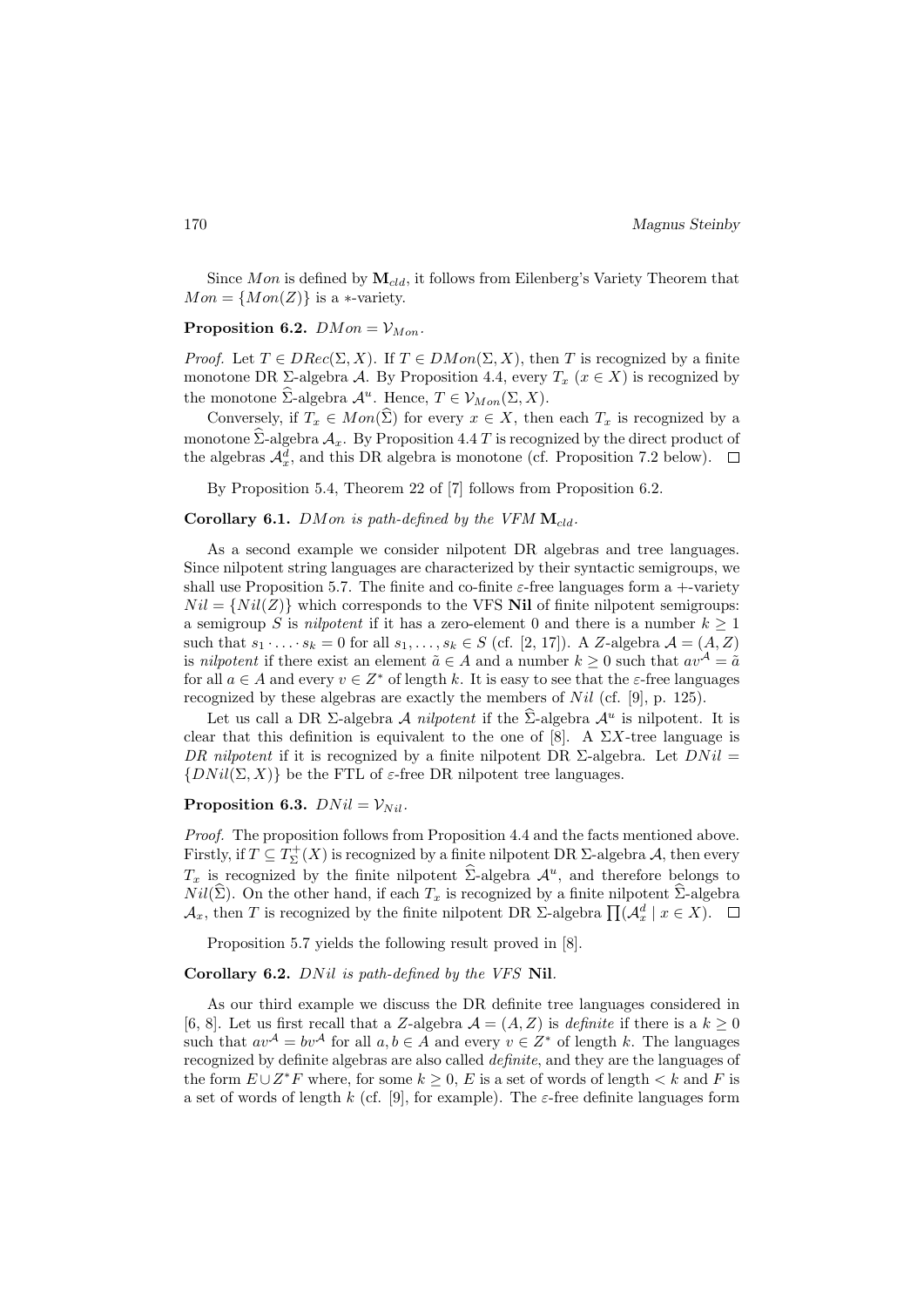a +-variety  $Def = \{Def(Z)\}\$ characterized by the VFS **D** of all finite semigroups S such that  $Se = \{e\}$  for every idempotent  $e \in S$  (cf. [2]).

Let us call a DR  $\Sigma$ -algebra  $\mathcal A$  definite if the  $\Sigma$ -algebra  $\mathcal A^u$  is definite, and say that a  $\Sigma X$ -tree language is DR definite if it is recognized by a finite definite DR  $\Sigma$ -algebra. Again, these definitions are equivalent to those of [8]. Let  $DDef =$  ${DDef(\Sigma, X)}$  be the DR-FTL of all  $\varepsilon$ -free DR definite tree languages.

It follows directly from our definitions and Proposition 4.4 that  $DDef = V_{Def}$ . Hence, Proposition 5.7 yields the following result proved in [8].

#### Proposition 6.4. DDef is path-defined by the VFS D.

Thus all three families of DR-recognizable tree languages shown in [6, 8] to be path-definable by a class of finite monoids or semigroups are obtained from a ∗ - or a + -variety using Proposition 5.4 or Proposition 5.7. By Propositions 5.5 and 5.8 this can be expected once we know that the corresponding family of string languages is  $a * - or a + -variety$ . Indeed, any  $* - and + -variety$  will yield a DR-FTL or an  $\varepsilon$ -free DR-FTL path-definable by a VFM or a VFS, respectively.

# 7 Varieties of finite DR algebras

In this section we discuss varieties of finite DR  $\Sigma$ -algebras for an arbitrarily fixed ranked alphabet Σ. The class operators S, H,  $P_f$  and  $V_f$  are defined for DR Σalgebras in the natural way, and we call a class  $\bf{K}$  of finite DR  $\Sigma$ -algebras a variety of finite DR  $\Sigma$ -algebras (DR  $\Sigma$ -VFA) if  $S(K)$ ,  $H(K)$ ,  $P_f(K) \subseteq K$ .

In [3] Ésik defines  $\mathbf{K}^u := \{ \mathcal{A}^u \mid \mathcal{A} \in \mathbf{K} \}$  for any class **K** of DR  $\Sigma$ -algebras. He noted that **K** is a variety of DR  $\Sigma$ -algebras if and only if  $\mathbf{K}^u$  is a variety of Σ-algebras, and that notions from the theory of varieties of algebras may therefore <sup>b</sup> be extended to DR algebras. We shall apply the operation  $\mathbf{K} \mapsto \mathbf{K}^u$  to classes of finite  $\text{DR}$   $\Sigma$ -algebras, and we also introduce the converse operation that associates with each class **U** of finite  $\hat{\Sigma}$ -algebras the class  $\mathbf{U}^d := \{ \mathcal{C}^d \mid \mathcal{C} \in \mathbf{U} \}$  of finite DR Σ-algebras. Obviously,  $\mathbf{K}^{ud} = \mathbf{K}$  and  $\mathbf{U}^{du} = \mathbf{U}$ .

**Lemma 7.1.** Let **K** be a class of finite DR  $\Sigma$ -algebras and **U** be a class of finite  $\Sigma$ -algebras. Then

- (a)  $H(\mathbf{K})^u = H(\mathbf{K}^u)$ ,  $S(\mathbf{K})^u = S(\mathbf{K}^u)$  and  $P_f(\mathbf{K})^u = P_f(\mathbf{K}^u)$ , and
- (b)  $H(U)^d = H(U^d)$ ,  $S(U)^d = S(U^d)$  and  $P_f(U)^d = P_f(U^d)$ .

Hence, **K** is a DR  $\Sigma$ -VFA if and only if  $\mathbf{K}^u$  is a  $\widehat{\Sigma}$ -VFA, and **U** is a  $\widehat{\Sigma}$ -VFA if and only if  $\mathbf{U}^d$  is a DR  $\Sigma$ -VFA.

Proof. The equalities in (a) and (b) are immediate consequences of Lemma 3.1, and the remaining claims follow from them.  $\Box$ 

An easy modification of Tarski's well-known HSP-theorem (cf. [1], p. 61) yields  $V_f(\mathbf{K}) = HSP_f(\mathbf{K})$  for any ranked alphabet  $\Sigma$  and any class **K** of finite  $\Sigma$ -algebras (cf. [18], for example). Let us derive the corresponding representation for finite DR Σ-algebras.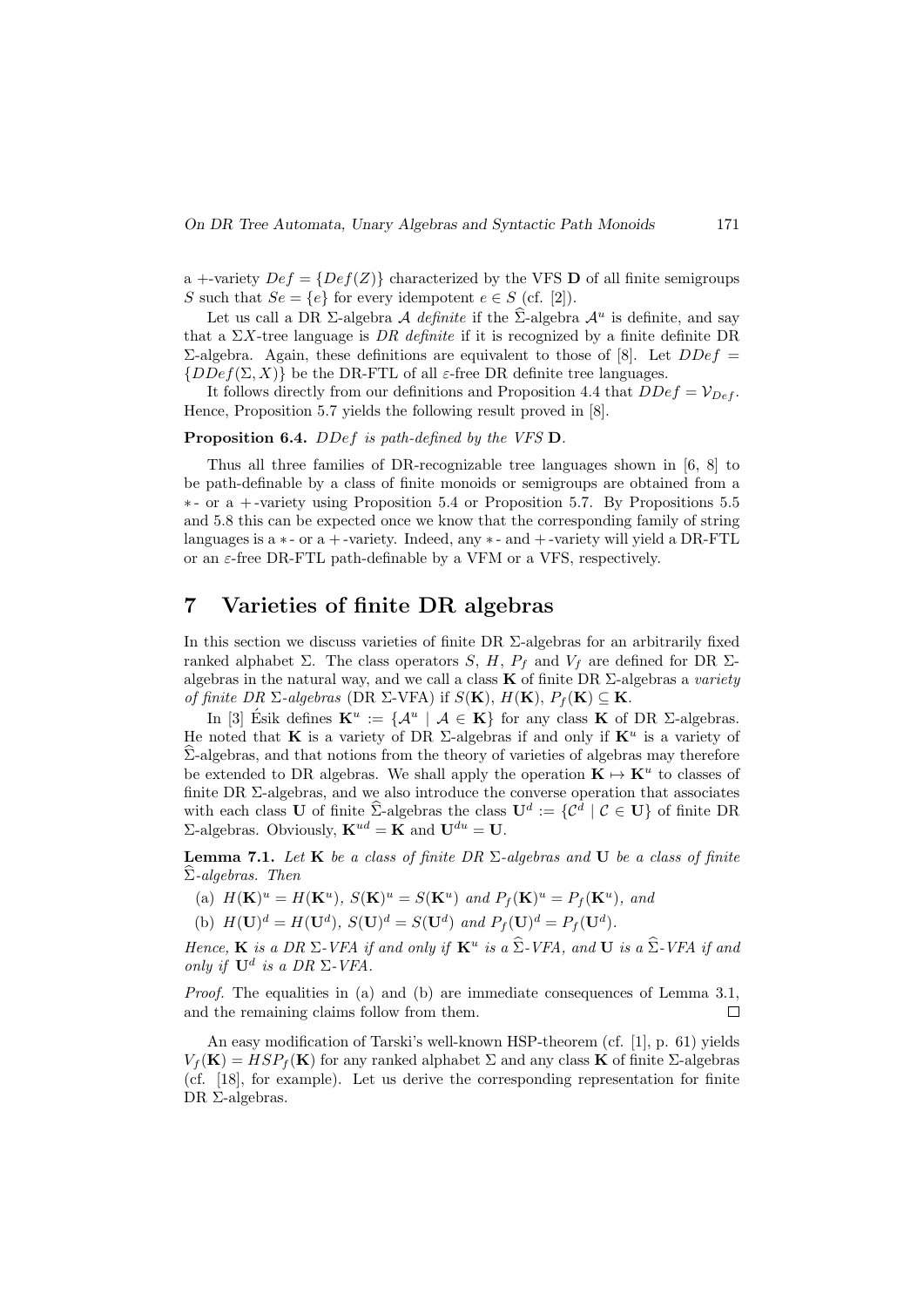#### **Proposition 7.1.**  $V_f(\mathbf{K}) = HSP_f(\mathbf{K})$  for any class **K** of finite DR  $\Sigma$ -algebras.

*Proof.* Clearly,  $\mathbf{K} \subseteq HSP_f(\mathbf{K})$ . As a special case of the fact noted above, we get  $V_f(\mathbf{K}^u) = HSP_f(\mathbf{K}^u)$ . This means, in particular, that  $HSP_f(\mathbf{K}^u)$  is a  $\hat{\Sigma}$ -VFA. Since  $HSP_f(\mathbf{K})^u = HSP_f(\mathbf{K}^u)$ , this implies by Lemma 7.1 that  $HSP_f(\mathbf{K})$  is a DR Σ-VFA. If **L** is a DR Σ-VFA with  $\mathbf{K} \subseteq \mathbf{L}$ , then  $HSP_f(\mathbf{K}) \subseteq HSP_f(\mathbf{L}) = \mathbf{L}$ . Hence,  $HSP_f(\mathbf{K})$  is the DR  $\Sigma$ -VFA generated by **K**.  $\Box$ 

Lemma 7.1 and Proposition 7.1 yield the following fact.

**Corollary 7.1.**  $V_f(\mathbf{K}) = V_f(\mathbf{K}^u)^d$  for any class **K** of finite DR  $\Sigma$ -algebras.

Let  $\text{DMon}_{\Sigma}$ ,  $\text{DNil}_{\Sigma}$  and  $\text{DDef}_{\Sigma}$  denote the classes of all finite monotone, nilpotent and definite DR Σ-algebras, respectively.

#### Proposition 7.2. DMon<sub>Σ</sub>, DNil<sub>Σ</sub> and DDef<sub>Σ</sub> are DR Σ-VFAs.

*Proof.* By Lemma 7.1, it suffices to verify that the corresponding classes  $\textbf{DMon}^u_{\Sigma}$ ,  $\text{DNil}_{\Sigma}^u$  and  $\text{DDef}_{\Sigma}^u$  of unary algebras are  $\widehat{\Sigma}$ -VFAs.

Gécseg and Imreh [7] proved that all finite direct products and homomorphic images of monotone finite automata are monotone. These results apply directly to unary algebras, and hence  $P_f(\mathbf{DMon}_{\Sigma}^u) \subseteq \mathbf{DMon}_{\Sigma}^u$  and  $H(\mathbf{DMon}_{\Sigma}^u) \subseteq \mathbf{DMon}_{\Sigma}^u$ . Since it is clear that subalgebras of monotone algebras are monotone, we may conclude that  $\mathbf{DMon}_{\Sigma}^u$  is a  $\widehat{\Sigma}$ -VFA.

In [18] it was noted that for any ranked alphabet  $\Sigma$ , the finite nilpotent  $\Sigma$ algebras form an  $\Sigma$ -VFA, and in [4] Esik proved the corresponding fact about finite definite  $\Sigma$ -algebras. Hence, also  $\text{DNil}_{\Sigma}^u$  and  $\text{DDef}_{\Sigma}^u$  are  $\widehat{\Sigma}$ -VFAs.  $\Box$ 

Let us now consider equational definitions of DR  $\Sigma$ -VFAs. The terms appearing in  $\widehat{\Sigma}$ -identities are written as expressions  $\xi u$ , where  $\xi$  is a variable and  $u \in \widehat{\Sigma}^*$ . There are two types of  $\Sigma$ -identities, the *regular identities*  $\xi u \approx \xi v$  and the *irregular identities*  $\xi u \approx \xi' v$ , in which  $\xi$  and  $\xi'$  are two distinct variables. A  $\hat{\Sigma}$ -algebra  $\mathcal{C} = (C, \hat{\Sigma})$  satisfies  $\xi u \approx \xi v$  if  $u^{\mathcal{C}} = v^{\mathcal{C}}$ , and it satisfies  $\xi u \approx \xi' v$ , where  $\xi \neq \xi'$ , if  $cu^{\mathcal{C}} = dv^{\mathcal{C}}$  for all  $c, d \in C$ . Furthermore, C ultimately satisfies an  $\omega$ -sequence

$$
E = \langle \ell_0 \approx r_0, \ell_1 \approx r_1, \ell_2 \approx r_2, \ldots \rangle
$$

of  $\hat{\Sigma}$ -identities if there exists an  $n_0 \geq 0$  such that C satisfies  $\ell_n \approx r_n$  for every  $n \geq n_0$ . The class  $E^u$  of finite  $\hat{\Sigma}$ -algebras *ultimately defined* by E consists of the finite  $\Sigma$ -algebras ultimately satisfying E. By a well-known theorem by Eilenberg and Schützenberger (cf. [2, 17]), a class **K** of finite  $\Sigma$ -algebras is a  $\Sigma$ -VFA if and only if  $\mathbf{K} = E^u$  for some  $\omega$ -sequence E of  $\hat{\Sigma}$ -identities.

Following Esik [3] we say that a DR  $\Sigma$ -algebra A satisfies a  $\widehat{\Sigma}$ -identity  $\ell \approx r$  if  $\mathcal{A}^u$  satisfies  $\ell \approx r$ . Naturally,  $\mathcal{A}$  ultimately satisfies an  $\omega$ -sequence E of  $\widehat{\Sigma}$ -identities if  $\mathcal{A}^u$  ultimately satisfies E. The class of finite DR  $\Sigma$ -algebras ultimate satisfying E is denoted by  $E^d$ . Thus  $E^u$  is a class of  $\hat{\Sigma}$ -algebras and  $E^{ud} := (E^u)^d$  is the corresponding class of DR  $\Sigma$ -algebras. Similarly,  $E^{du} := (E^d)^u$  is the class of  $\widehat{\Sigma}$ -algebras corresponding to the class  $E^d$  of DR Σ-algebras. Since  $E^{ud} = E^d$  and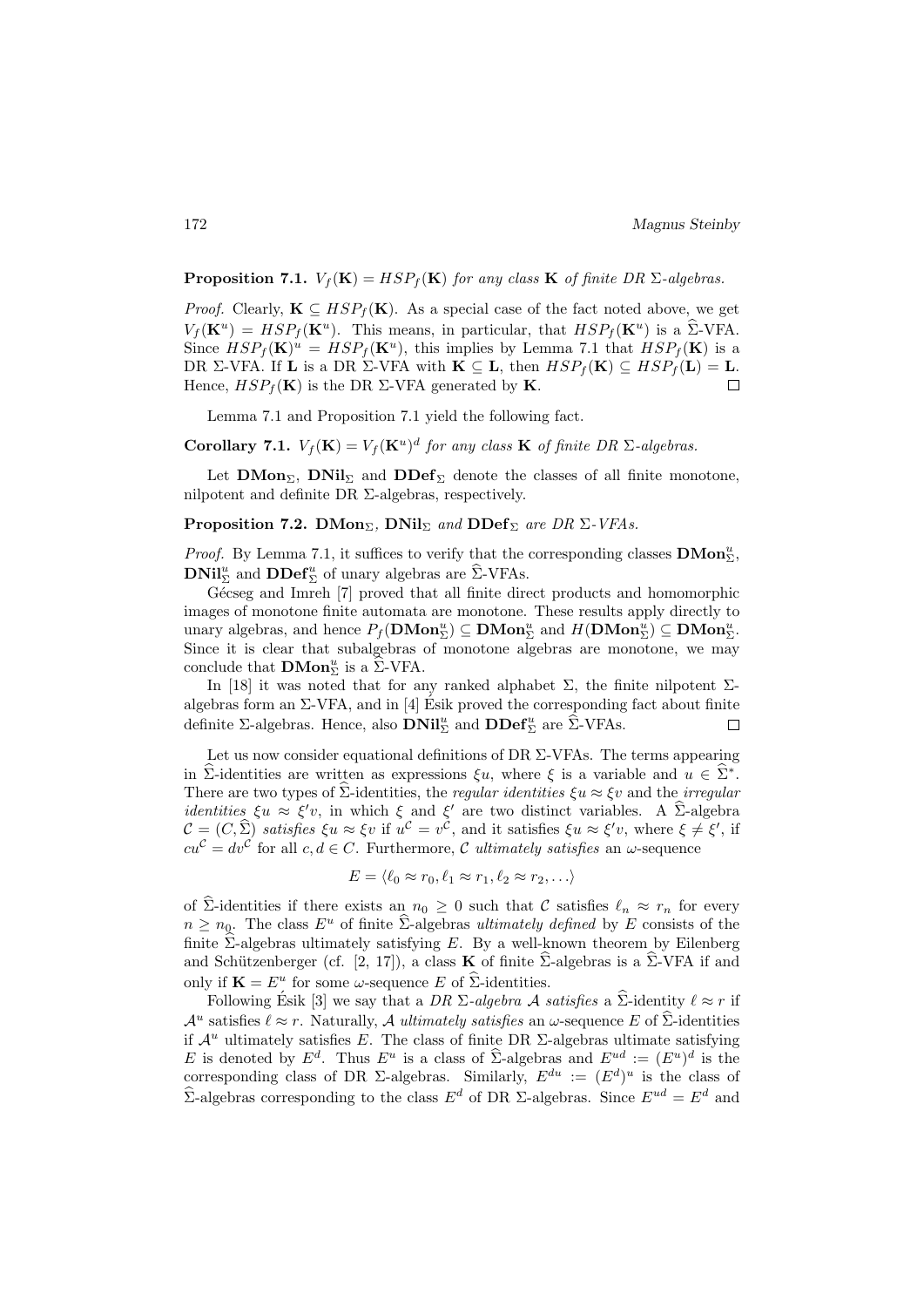$E^{du} = E^u$ , the next proposition follows from the Eilenberg-Schützenberger theorem and Lemma 7.1.

**Proposition 7.3.** A class **K** of finite DR  $\Sigma$ -algebras is a DR  $\Sigma$ -VFA if and only if  $\mathbf{K} = E^d$  for some  $\omega$ -sequence E of  $\widehat{\Sigma}$ -identities.

# 8 Concluding remarks

We have considered some aspects of DR tree recognizers and DR-recognizable tree languages. Our algebraic approach is in a large part based on the connection between DR algebras and unary algebras put forward by Esik [3]. It was used for ´ describing the relationship between a DR-recognizable tree language and its path language as well as in the discussion of varieties of finite DR algebras.

In Section 5 we showed that any  $\ast$ - or  $+$ -variety defines a family of DRrecognizable tree languages path-definable by a variety of finite monoids or a variety of finite semigroups, respectively. Hence there are many families of DR-recognizable tree languages that could be investigated similarly as the families  $DMon, DNil$ and DDef were studied in the papers [7, 8, 13, 14]. On a more general level, one should describe the common properties of all such families. In particular, it is conceivable that they are characterized by some closure properties. It is also natural to consider the families of DR-recognizable tree languages that correspond to a varieties of finite DR algebras. Such questions belong to a variety theory of DR-recognizable tree languages still to be developed.

# References

- [1] S. Burris and H.P. Sankappanavar, A Course in Universal Algebra, Springer-Verlag, New York, 1981.
- [2] S. Eilenberg, Automata, Languages, and Machines. Vol. B, Academic Press, New York 1976.
- [3] Z. Ésik, Varieties and general products of top-down algebras,  $Acta$  Cybernetica 7 (1986), 293-298.
- [4] Z. Esik, Definite tree automata and their cascade composition, *Publicationes* Mathematicae Debrecen 48 3–4 (1996), 243–261.
- [5] F. Gécseg, Classes of tree languages determined by classes of monoids, *Inter*national Journal of Foundations of Computer Science 18 (2007), 1237-1246.
- [6] F. G´ecseg, Classes of tree languages and DR tree languages given by classes of semigroups, Acta Cybernetica 20 (2011), 253-267.
- [7] F. Gécseg and B. Imreh, On monotone automata and monotone languages, Journal of Automata, Languages and Combinatorics 7 (2002), 71-82.